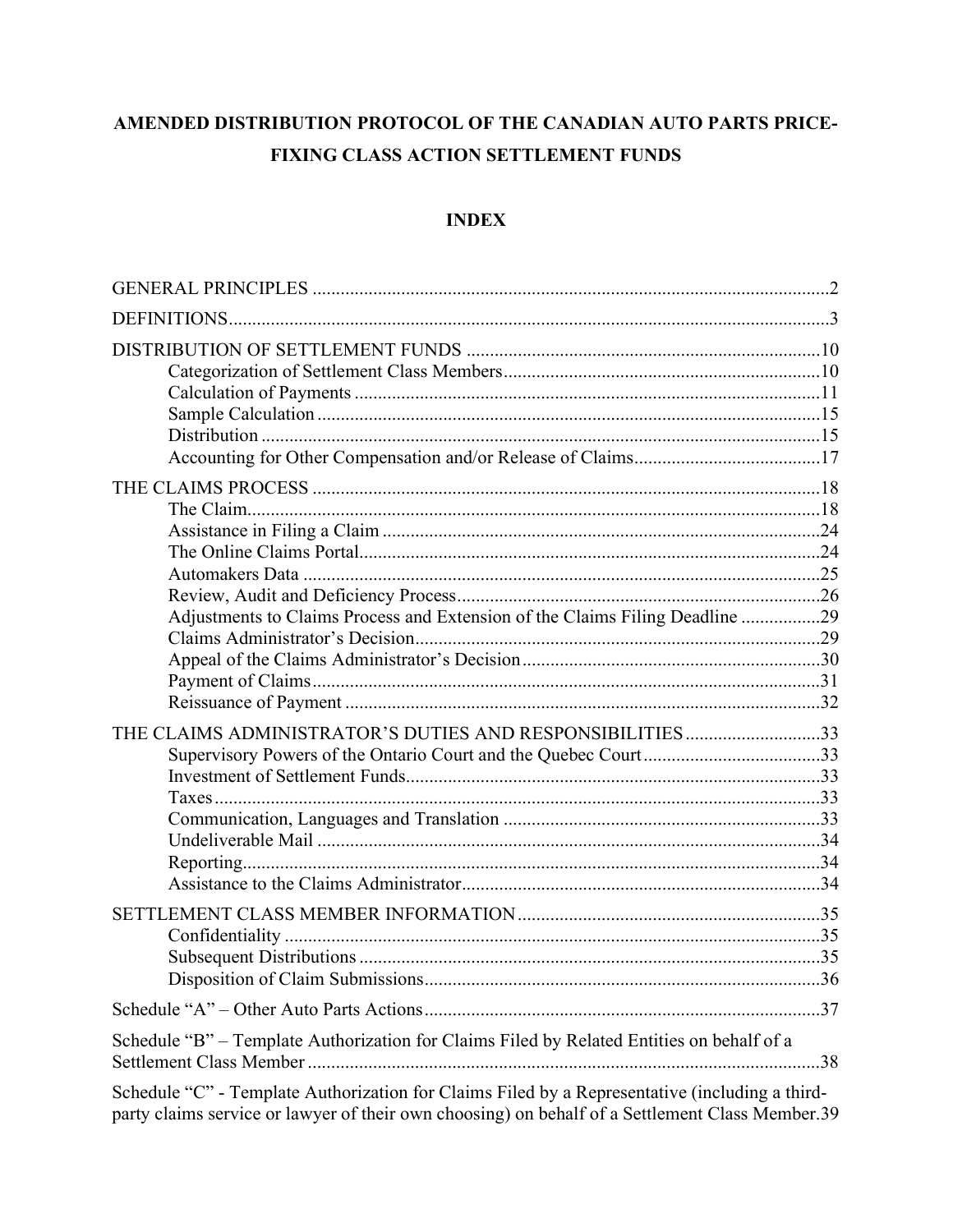# GENERAL PRINCIPLES

1. The procedures set forth herein are intended to govern the administration of the settlement agreements entered into in the following automotive price-fixing class actions:

- 2 -

- (a) Alternators;
- (b) Automatic Transmission Fluid Warmers and Oil Coolers
- (c) Automotive Brake Hoses;
- (d) Automotive Hoses;
- (e) Fuel Injection Systems;
- (f) Heater Control Panels
- (g) Inverters;
- (h) Motor Generators;
- (i) Occupant Safety Systems;
- (j) Oxygen Sensors;
- (k) Radiators
- (l) Spark Plugs;
- (m) Starters;
- (n) Steering Angle Sensors;

(o) Switches; and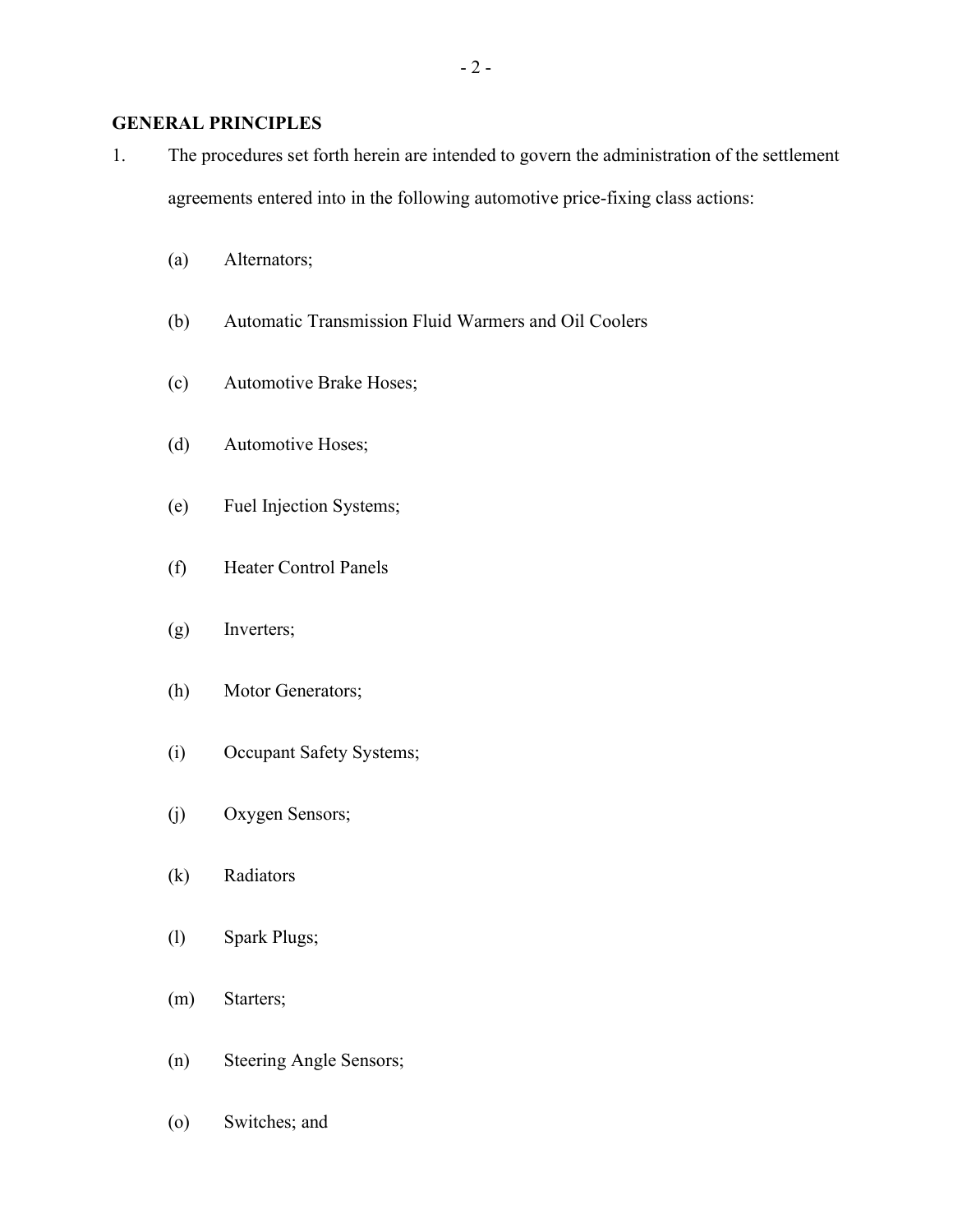(p) Windshield Wiper Systems.

(the "Settlement Agreements").

- 2. The administration shall:
	- (a) implement and conform to the Settlement Agreements, orders of the Courts and this Distribution Protocol;
	- (b) employ secure, paperless, web-based systems with electronic registration and record-keeping wherever possible;
	- (c) rely on the Automakers Data wherever economically feasible; and
	- (d) rely on information provided in the context of the WH Distribution wherever possible.

## DEFINITIONS

- 3. For the purpose of this Distribution Protocol, the following definitions apply, as well as those stated in paragraph 4:
	- (a) Affected Vehicle means the following new passenger cars, sport utility vehicles, vans, and light trucks (up to 10,000 lbs) purchased and/or leased during the "Event Period" or "Post Event Period", as set out in the chart below:

| <b>Class Action</b> | <b>Brands</b>                                                                                                                                                                                                                             | <b>Event Period</b>                             | <b>Post Event</b><br><b>Period</b>            |
|---------------------|-------------------------------------------------------------------------------------------------------------------------------------------------------------------------------------------------------------------------------------------|-------------------------------------------------|-----------------------------------------------|
| <b>Alternators</b>  | Aston Martin, BMW/Mini Cooper,<br>Chrysler/Dodge/Fiat/ Jeep/Ram,<br>Ford/Lincoln/Mercury, General<br>Motors (Buick/Cadillac/Chevrolet/<br>Daewoo/GMC/Hummer/Isuzu/<br>Oldsmobile/Pontiac/Saab/Saturn),<br>Honda/Acura, Jaguar/Land Rover, | January 1,<br>$2000$ to<br>February 28,<br>2010 | March 1,<br>$2010$ to<br>February 28,<br>2014 |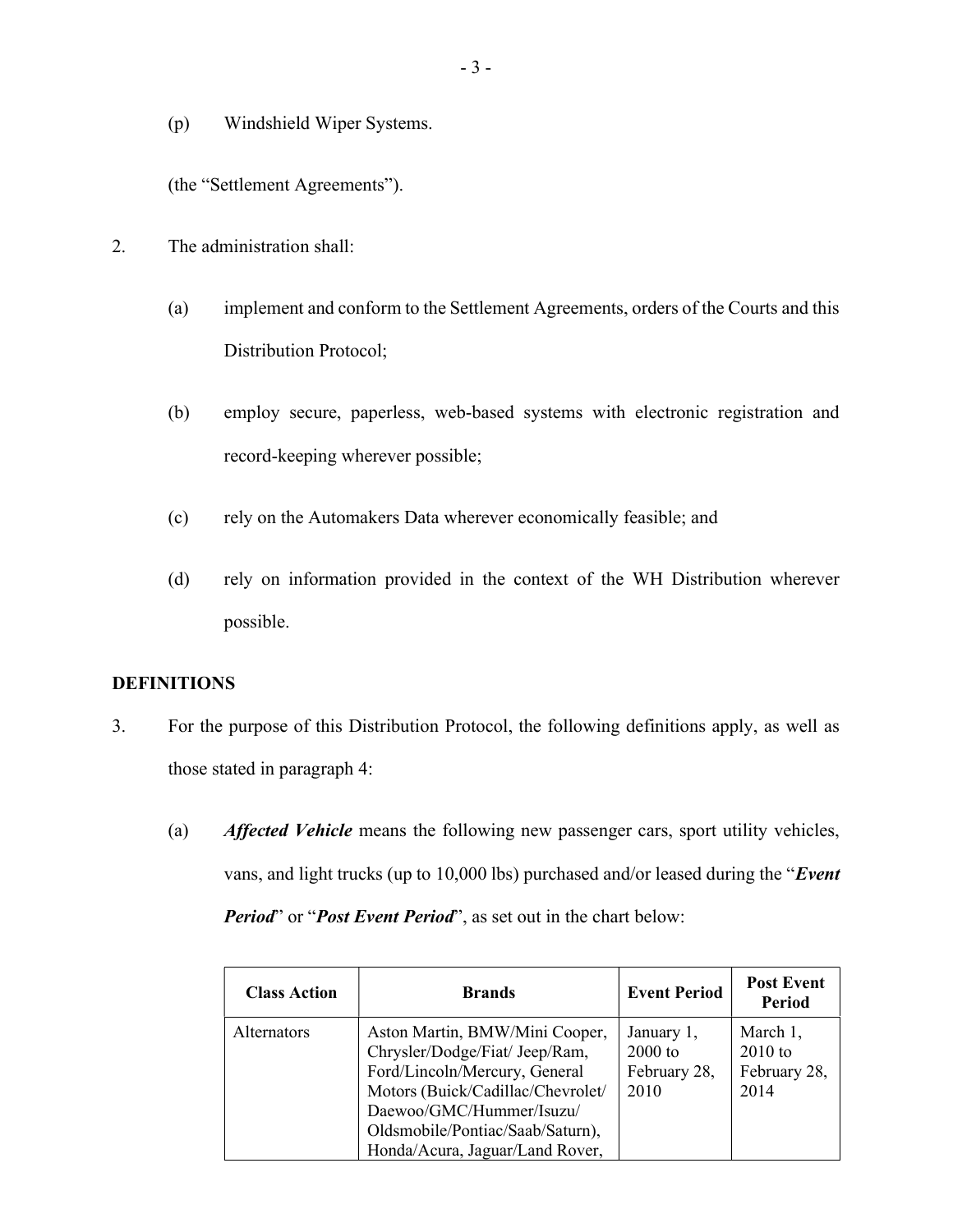| <b>Class Action</b>                                                  | <b>Brands</b>                                                                                                                                                                                                                 | <b>Event Period</b>                             | <b>Post Event</b><br><b>Period</b>               |  |
|----------------------------------------------------------------------|-------------------------------------------------------------------------------------------------------------------------------------------------------------------------------------------------------------------------------|-------------------------------------------------|--------------------------------------------------|--|
|                                                                      | Nissan/Infiniti, Subaru,<br>Volkswagen/Audi/Porsche, Volvo                                                                                                                                                                    |                                                 |                                                  |  |
| Automatic<br>Transmission<br><b>Fluid Warmers</b><br>and Oil Coolers | Toyota/Lexus                                                                                                                                                                                                                  | November 1,<br>2002 to<br>February 28,<br>2010  | March 1,<br>2010 to<br>February 28,<br>2014      |  |
| Automotive<br><b>Brake Hoses</b>                                     | Toyota/Lexus                                                                                                                                                                                                                  | November 1,<br>2005 to<br>September<br>30, 2009 | October 1,<br>2009 to<br>September<br>30, 2013   |  |
| Automotive<br>Hoses                                                  | Nissan/Infiniti, Toyota/Lexus                                                                                                                                                                                                 | February 1,<br>2004 to<br>September<br>30, 2010 | October 1,<br>$2010$ to<br>September<br>30, 2014 |  |
| Fuel Injection<br>Systems                                            | General Motors (Buick/Cadillac/<br>Chevrolet/Daewoo/GMC/Hummer/<br>Isuzu/Oldsmobile/Pontiac/Saab/<br>Saturn), Nissan/Infiniti                                                                                                 | January 1,<br>$2000$ to<br>February 28,<br>2010 | March 1,<br>$2010$ to<br>February 28,<br>2014    |  |
| <b>Heater Control</b><br>Panels                                      | General Motors (Pontiac Vibe<br>only), Toyota/Lexus                                                                                                                                                                           | January 1,<br>2000 to<br>February 28,<br>2010   | March 1,<br>$2010$ to<br>February 28,<br>2014    |  |
| Inverters                                                            | General Motors (Buick/Cadillac/<br>Chevrolet/Daewoo/GMC/Hummer/<br>Isuzu/Oldsmobile/Pontiac/Saab/<br>Saturn), Nissan/Infiniti                                                                                                 | January 1,<br>2000 to<br>February 28,<br>2010   | March 1,<br>$2010$ to<br>February 28,<br>2014    |  |
| Motor<br>Generators                                                  | General Motors (Buick/Cadillac/<br>Chevrolet/Daewoo/GMC/Hummer/<br>Isuzu/Oldsmobile/Pontiac/Saab/<br>Saturn), Nissan/Infiniti                                                                                                 | January 1,<br>2000 to<br>February 28,<br>2010   | March 1,<br>2010 to<br>February 28,<br>2014      |  |
| Occupant Safety<br>Systems                                           | BMW/Mini Cooper, General<br>Motors (Pontiac Vibe only),<br>Honda/Acura, Mazda, Nissan/<br>Infiniti, Subaru, Toyota/Lexus,<br>Volkswagen/Audi/Porsche                                                                          | January 1,<br>2003 to June<br>30, 2011          | July 1, 2011<br>to December<br>4,2014            |  |
| Oxygen Sensors                                                       | Chrysler/Dodge/Fiat/Jeep/Ram,<br>Ford/Lincoln/Mercury, General<br>Motors (Buick/Cadillac/Chevrolet/<br>Daewoo/GMC/Hummer/Isuzu/<br>Oldsmobile/Pontiac/ Saab/Saturn),<br>Honda/Acura, Nissan/Infiniti,<br>Subaru, Toyota/Lexus | January 1,<br>2000 to July<br>31, 2011          | August 1,<br>$2011$ to July<br>31, 2015          |  |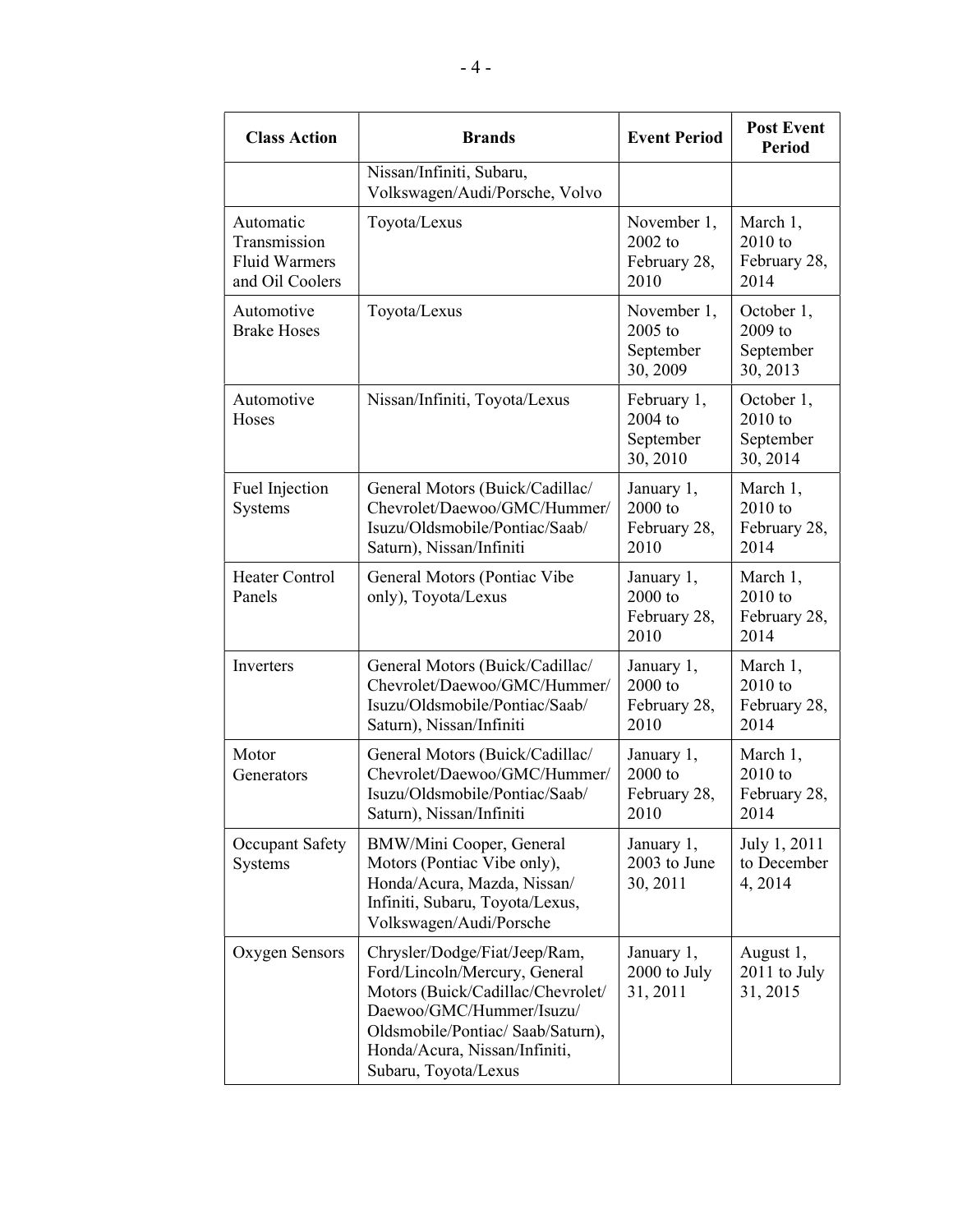| <b>Class Action</b>              | <b>Brands</b>                                                                                                                                                                                                                                                                                   | <b>Event Period</b>                               | <b>Post Event</b><br><b>Period</b>            |
|----------------------------------|-------------------------------------------------------------------------------------------------------------------------------------------------------------------------------------------------------------------------------------------------------------------------------------------------|---------------------------------------------------|-----------------------------------------------|
| Radiators                        | General Motors (Pontiac Vibe and<br>Saab 9-2x only), Honda/Acura,<br>Subaru, Toyota/Lexus                                                                                                                                                                                                       | November 1,<br>$2002$ to<br>February 28,<br>2010  | March 1,<br>$2010$ to<br>February 28,<br>2014 |
| <b>Spark Plugs</b>               | Chrysler/Dodge/Fiat/Jeep/Ram,<br>Ford/Lincoln/Mercury, General<br>Motors (Buick/Cadillac/Chevrolet/<br>Daewoo/GMC/Hummer/Isuzu/<br>Oldsmobile/Pontiac/Saab/Saturn),<br>Honda/Acura, Nissan/Infiniti,<br>Subaru, Toyota/Lexus                                                                    | January 1,<br>2000 to July<br>31, 2011            | August 1,<br>$2011$ to<br>July 31,<br>2015    |
| <b>Starters</b>                  | Aston Martin, BMW/Mini Cooper,<br>Chrysler/Dodge/Fiat/Jeep/Ram,<br>Ford/Lincoln/Mercury, General<br>Motors (Buick/Cadillac/Chevrolet/<br>Daewoo/GMC/Hummer/Isuzu/<br>Oldsmobile/Pontiac/Saab/Saturn),<br>Honda/Acura, Jaguar/Land Rover,<br>Nissan/Infiniti, Volkswagen/Audi/<br>Porsche, Volvo | January 1,<br>2000 to June<br>30, 2010            | July 1, 2010<br>to June 30,<br>2014           |
| <b>Steering Angle</b><br>Sensors | General Motors (Pontiac Vibe<br>only), Toyota/Lexus                                                                                                                                                                                                                                             | September 1,<br>$2003$ to<br>February 28,<br>2010 | March 1,<br>$2010$ to<br>February 28,<br>2014 |
| Switches                         | General Motors (Pontiac Vibe<br>only), Toyota/Lexus                                                                                                                                                                                                                                             | September 1,<br>$2003$ to<br>February 28,<br>2010 | March 1,<br>$2010$ to<br>February 28,<br>2014 |
| Windshield<br>Wiper Systems      | Chrysler/Dodge/Fiat/Jeep/Ram,<br>Honda/Acura, Nissan/Infiniti,<br>Subaru, Toyota/Lexus                                                                                                                                                                                                          | January 1,<br>$2000$ to<br>February 28,<br>2010   | March 1,<br>$2010$ to<br>February 28,<br>2014 |

- (b) Affected Vehicle Purchases means the total value assigned to a Settlement Class Member's purchases and/or leases of Affected Vehicles, as calculated pursuant to paragraphs 9 to 14.
- (c) Automakers means: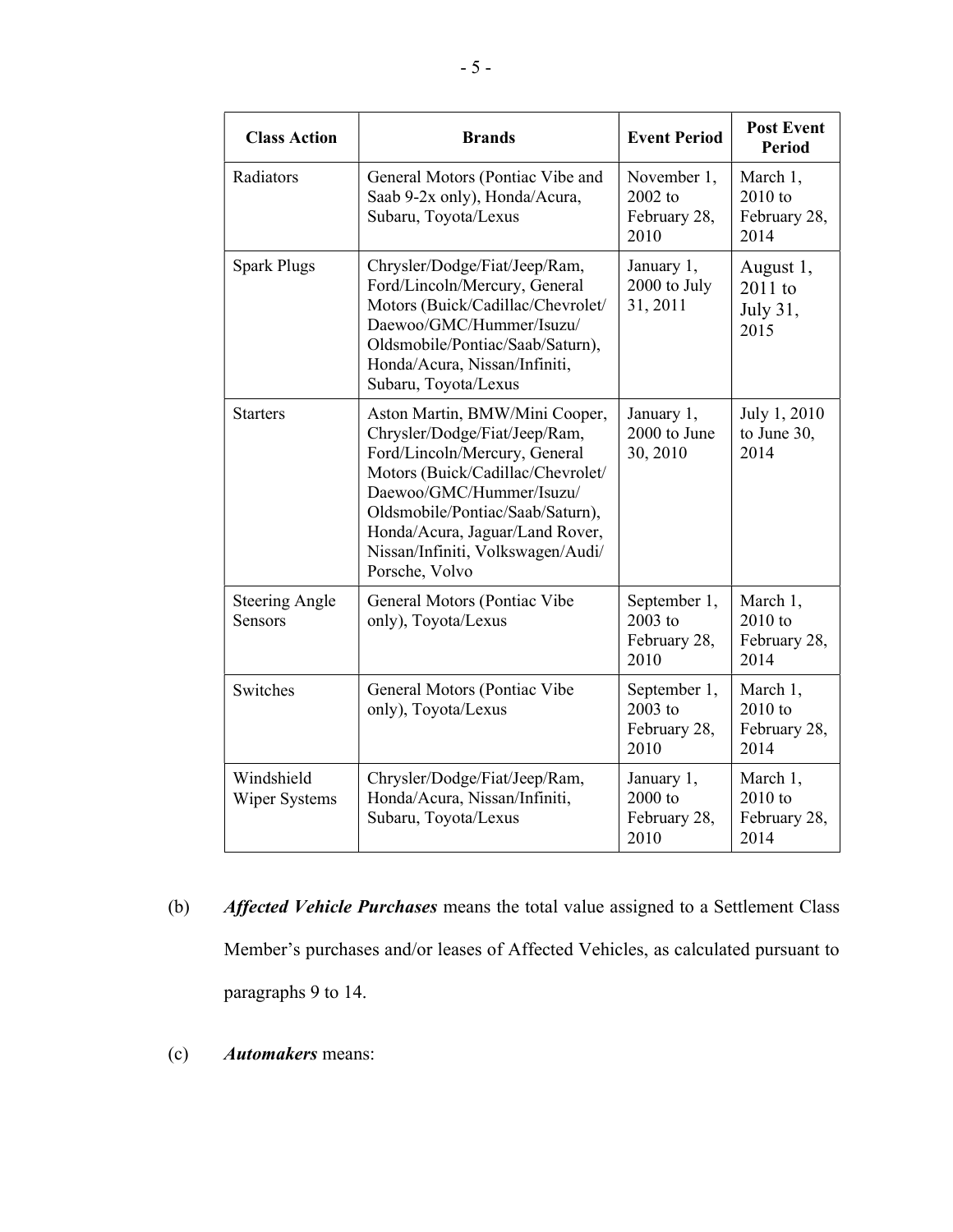| <b>Class Action</b>                                            | <b>Automakers</b>                                                                                                                                                                                                                                                                                  |
|----------------------------------------------------------------|----------------------------------------------------------------------------------------------------------------------------------------------------------------------------------------------------------------------------------------------------------------------------------------------------|
| Alternators                                                    | Aston Martin, BMW/Mini Cooper, Chrysler/<br>Dodge/Fiat/Jeep/Ram, Ford/Lincoln/Mercury,<br>General Motors (Buick/Cadillac/Chevrolet/<br>Daewoo/GMC/Hummer/Isuzu/Oldsmobile/<br>Pontiac/Saab/Saturn), Honda/Acura, Jaguar/Land<br>Rover, Nissan/Infiniti, Subaru, Volkswagen/Audi/<br>Porsche, Volvo |
| <b>Automatic Transmission Fluid</b><br>Warmers and Oil Coolers | Toyota/Lexus                                                                                                                                                                                                                                                                                       |
| <b>Automotive Brake Hoses</b>                                  | Toyota/Lexus                                                                                                                                                                                                                                                                                       |
| <b>Automotive Hoses</b>                                        | Nissan/Infiniti, Toyota/Lexus                                                                                                                                                                                                                                                                      |
| <b>Fuel Injection Systems</b>                                  | General Motors (Buick/Cadillac/Chevrolet/<br>Daewoo/GMC/Hummer/Isuzu/Oldsmobile/<br>Pontiac/Saab/Saturn), Nissan/Infiniti                                                                                                                                                                          |
| <b>Heater Control Panels</b>                                   | General Motors (Pontiac Vibe only),<br>Toyota/Lexus                                                                                                                                                                                                                                                |
| Inverters                                                      | General Motors (Buick/Cadillac/Chevrolet/<br>Daewoo/GMC/Hummer/Isuzu/Oldsmobile/<br>Pontiac/Saab/Saturn), Nissan/Infiniti                                                                                                                                                                          |
| <b>Motor Generators</b>                                        | General Motors (Buick/Cadillac/Chevrolet/<br>Daewoo/GMC/Hummer/Isuzu/Oldsmobile/<br>Pontiac/Saab/Saturn), Nissan/Infiniti                                                                                                                                                                          |
| <b>Occupant Safety Systems</b>                                 | BMW/Mini Cooper, General Motors (Pontiac<br>Vibe only), Honda/Acura, Mazda, Nissan/Infiniti,<br>Subaru, Toyota/Lexus, Volkswagen/Audi/Porsche                                                                                                                                                      |
| Oxygen Sensors                                                 | Chrysler/Dodge/Fiat/Jeep/Ram, Ford/Lincoln/<br>Mercury, General Motors (Buick/Cadillac/<br>Chevrolet/Daewoo/GMC/Hummer/Isuzu/<br>Oldsmobile/Pontiac/Saab/Saturn), Honda/Acura,<br>Nissan/Infiniti, Subaru, Toyota/Lexus                                                                            |
| Radiators                                                      | General Motors (Pontiac Vibe and Saab 9-2x)<br>only), Honda/Acura, Subaru, Toyota/Lexus                                                                                                                                                                                                            |
| <b>Spark Plugs</b>                                             | Chrysler/Dodge/Fiat/Jeep/Ram, Ford/Lincoln/<br>Mercury, General Motors (Buick/Cadillac/<br>Chevrolet/Daewoo/GMC/Hummer/Isuzu/<br>Oldsmobile/ Pontiac/Saab/Saturn), Honda/Acura,<br>Nissan/Infiniti, Subaru, Toyota/Lexus                                                                           |
| <b>Starters</b>                                                | Aston Martin, BMW/Mini Cooper, Chrysler/<br>Dodge/Fiat/Jeep/Ram, Ford/Lincoln/Mercury,<br>General Motors (Buick/Cadillac/Chevrolet/<br>Daewoo/GMC/Hummer/Isuzu/Oldsmobile/<br>Pontiac/Saab/Saturn), Honda/Acura, Jaguar/Land<br>Rover, Nissan/Infiniti, Volkswagen/Audi/Porsche,<br>Volvo          |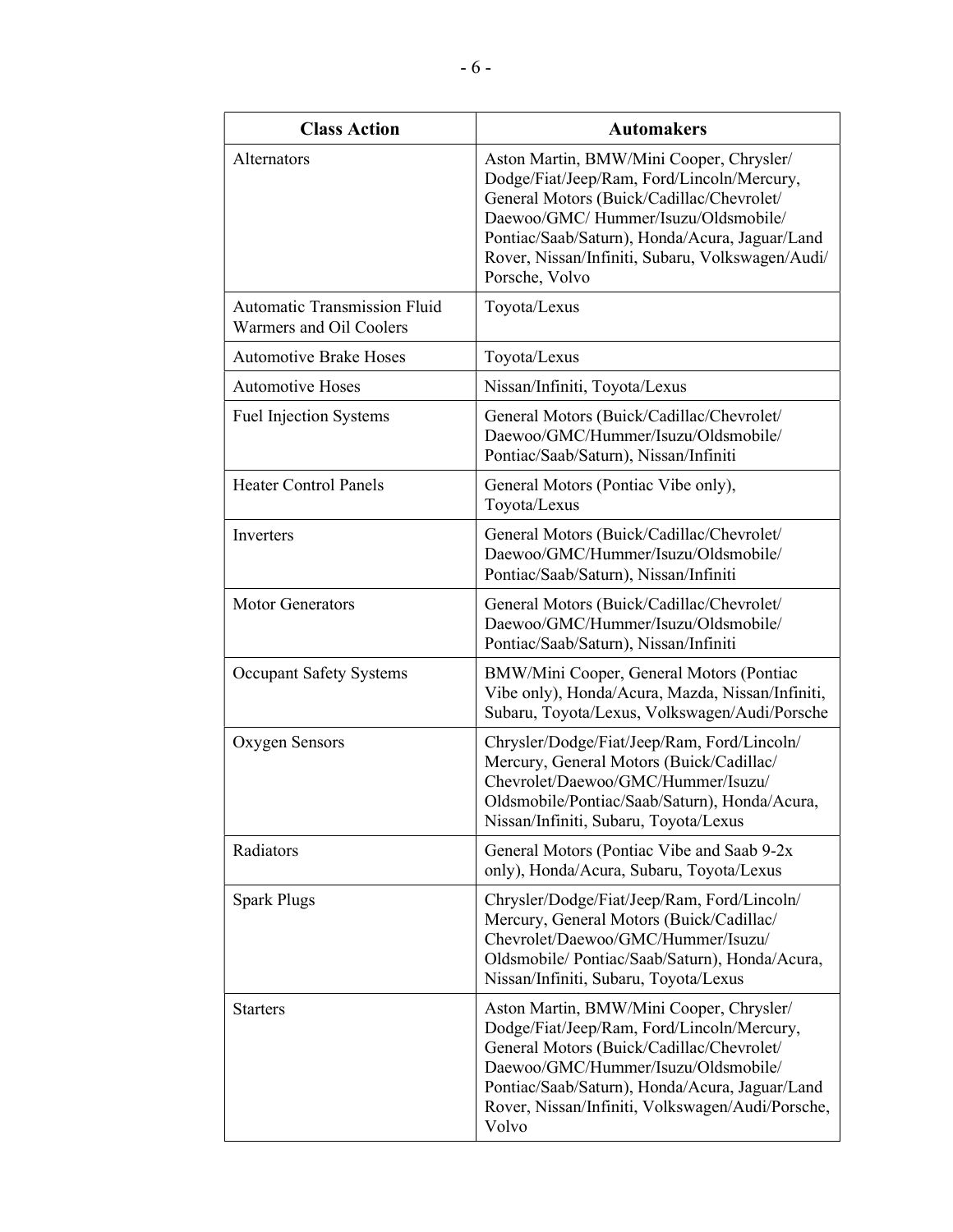| <b>Class Action</b>           | <b>Automakers</b>                                                                   |
|-------------------------------|-------------------------------------------------------------------------------------|
| <b>Steering Angle Sensors</b> | General Motors (Pontiac Vibe only),<br>Toyota/Lexus                                 |
| Switches                      | General Motors (Pontiac Vibe only),<br>Toyota/Lexus                                 |
| Windshield Wiper Systems      | Chrysler/Dodge/Fiat/Jeep/Ram, Honda/Acura,<br>Nissan/Infiniti, Subaru, Toyota/Lexus |

(d) Automakers Data means the information provided by the Automakers in accordance with paragraph 42 below.

# (e) Canadian Automakers means:

| <b>Class Action</b>           | <b>Canadian Automakers</b>        |  |  |
|-------------------------------|-----------------------------------|--|--|
| <b>Alternators</b>            | Fiat Chrysler Canada Inc.         |  |  |
|                               | General Motors of Canada Ltd      |  |  |
| <b>Fuel Injection Systems</b> | General Motors of Canada Ltd      |  |  |
| <b>Inverters</b>              | General Motors of Canada Ltd      |  |  |
| <b>Motor Generators</b>       | General Motors of Canada Ltd      |  |  |
| Oxygen Sensors                | Fiat Chrysler Canada Inc.         |  |  |
|                               | General Motors of Canada Ltd      |  |  |
|                               | Toyota Motor Manufacturing Canada |  |  |
| <b>Spark Plugs</b>            | Fiat Chrysler Canada Inc.         |  |  |
|                               | General Motors of Canada Ltd      |  |  |
|                               | Toyota Motor Manufacturing Canada |  |  |
| <b>Starters</b>               | Fiat Chrysler Canada Inc.         |  |  |
|                               | General Motors of Canada Ltd      |  |  |
| Windshield Wiper Systems      | Fiat Chrysler Canada Inc.         |  |  |
|                               | Toyota Motor Manufacturing Canada |  |  |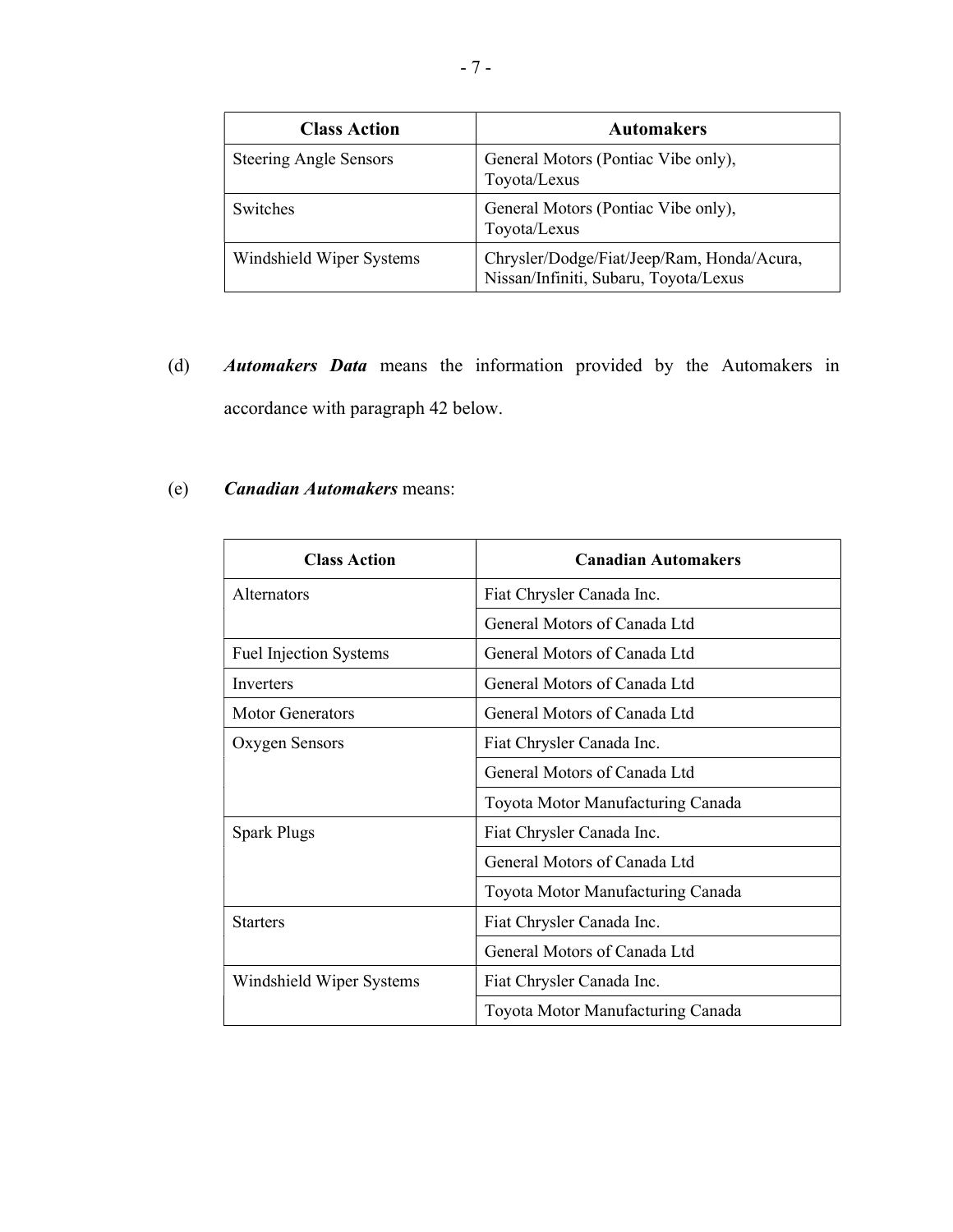- (f) Claim means the electronic or paper form that a Settlement Class Member must complete and submit before the Claims Filing Deadline in order to be considered for settlement benefits under this Distribution Protocol.
- $(g)$  Claims Administrator means the firm proposed by Class Counsel and appointed by the Courts to administer the distribution of the Net Settlement Funds in accordance with the provisions of this Distribution Protocol and any related Court orders.
- (h) Claims Filing Deadline means the date by which Claims (and any required supporting documentation) must be electronically submitted in order for Settlement Class Members to be considered for settlement benefits under this Distribution Protocol, which date shall be four (4) months after the first publication of the notice advising Settlement Class Members of the claims process.
- (i) Courts means the Ontario Court, the Supreme Court of British Columbia, and the Superior Court of Quebec.
- (j) Decision Notice shall have the meaning attributed to it in paragraph 54.
- $(k)$  MSRP means the manufacturer's suggest retail price.
- $(1)$  Net Purchase Price means the aggregate purchase price or lease payments paid by a Settlement Class Member for Affected Vehicles, less any taxes, discounts, rebates, delivery or shipping charges.
- (m) Net Settlement Funds means, for each class action identified in paragraph 1, the aggregate of the Settlement Amounts recovered pursuant to the Settlement Agreements, plus accrued interest, less: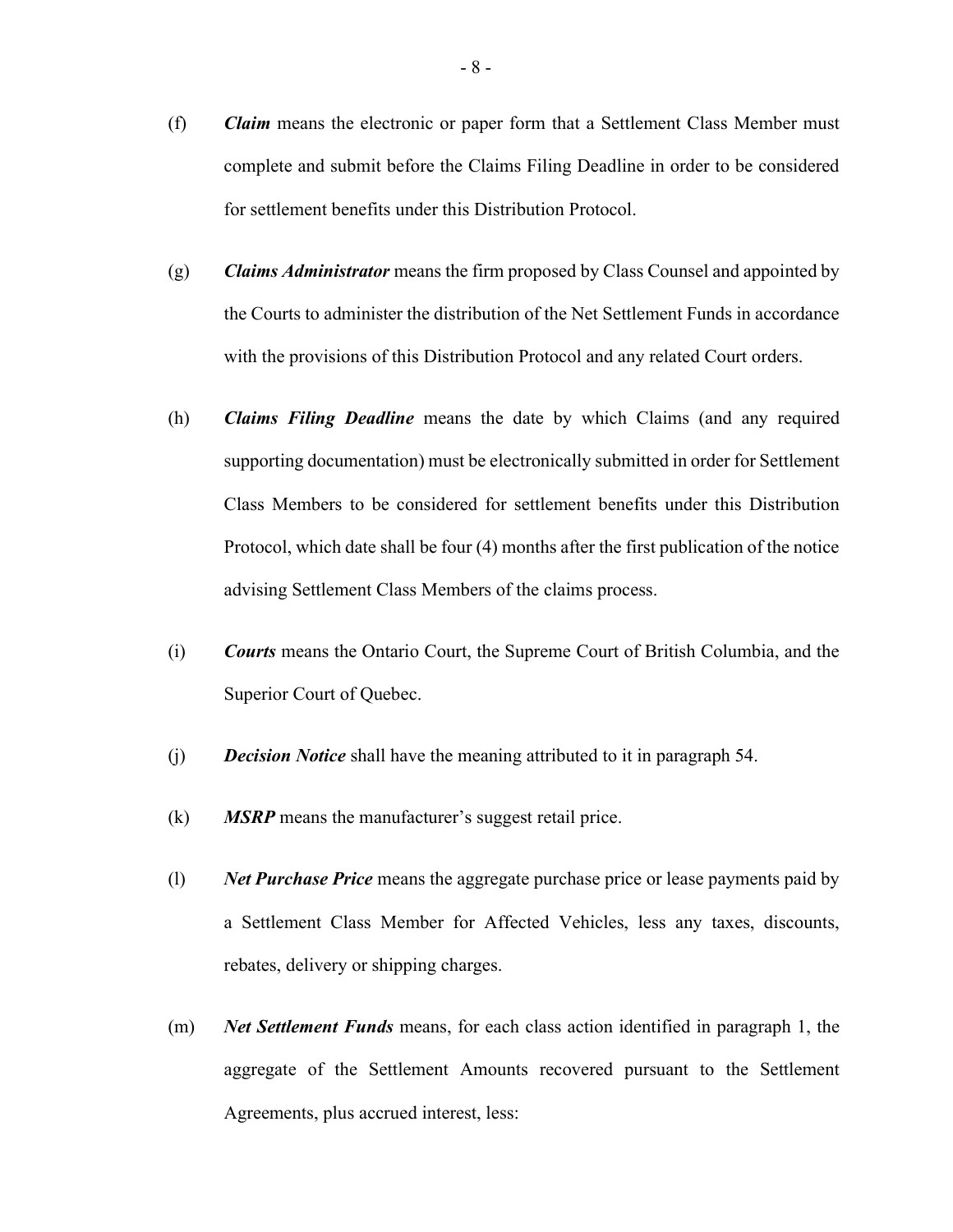- (i) Class Counsel Fees as approved by the Courts;
- (ii) Administration Expenses (which includes the fees of the Claims Administrator in administering this Distribution Protocol) (to be allocated proportionately as between the class actions);
- (iii) taxes accruable with respect to the income earned on the settlement funds prior to distribution (including interest and penalties);
- (iv) any compensation provided to the Automakers pursuant to paragraph 43 (to be allocated proportionately as between the relevant class actions);
- (v) any compensation provided to any designee of the Ontario Court and the Quebec Court appointed to hear appeals pursuant to paragraph 59; and
- (vi) any other deductions approved by the Courts.
- (n) Ontario Court means the Ontario Superior Court of Justice.
- (o) Other Auto Parts Actions means other class actions commenced in Canada regarding the alleged price-fixing or bid-rigging of automotive parts where there has been no distribution of settlement funds, as set out in Schedule A.
- (p) Ouebec Court means the Superior Court of Quebec.
- (q) Settlement Agreements has the meaning attributed to it in paragraph 1.
- (r) Settlement Class Members means all persons in Canada who purchased the Relevant Part for installation in an Affected Vehicle and/or purchased and/or leased an Affected Vehicle. The following persons are excluded: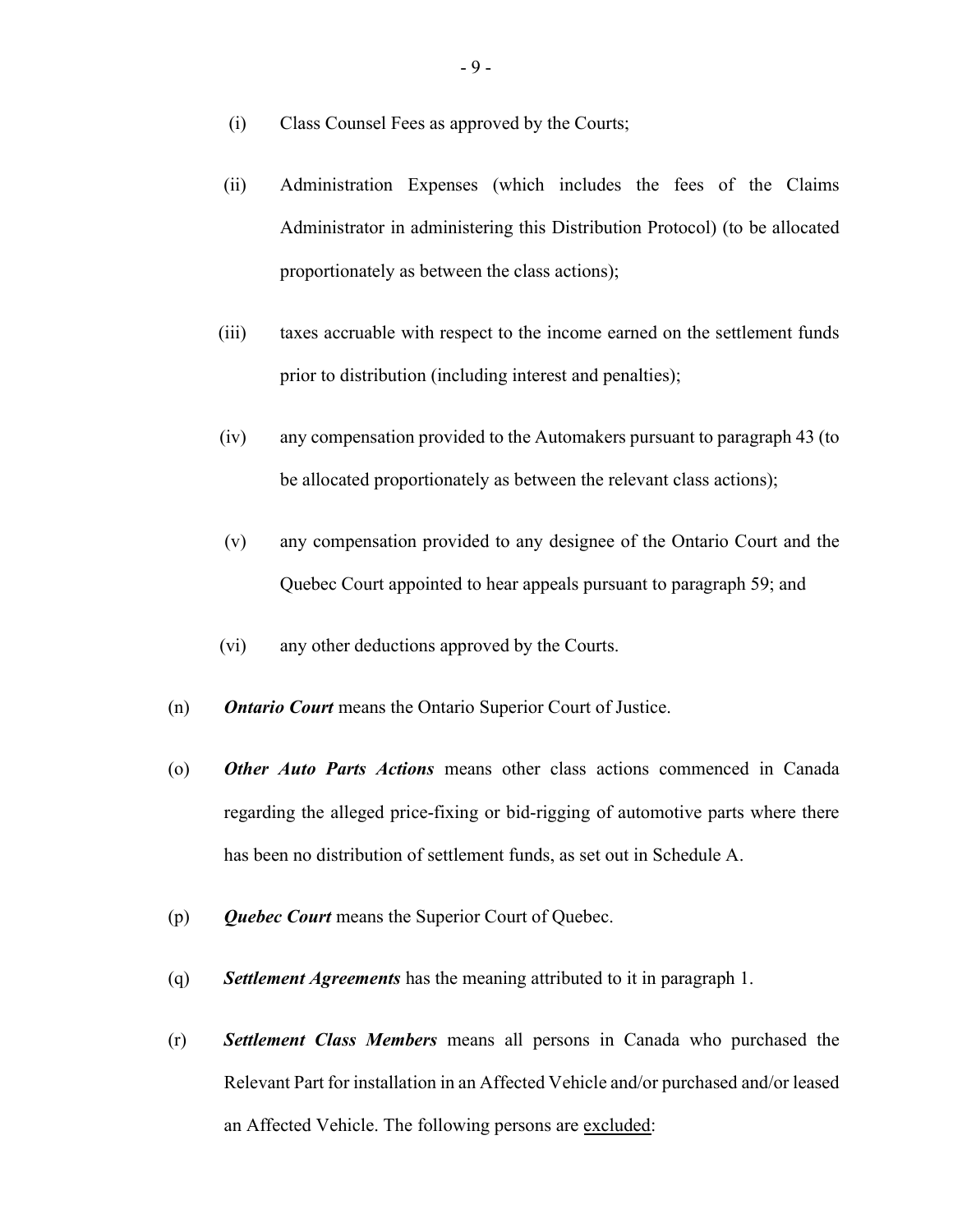- (i) the Defendants and their respective parents, subsidiaries, affiliates, officers and directors;
- (ii) persons who validly and timely opted out of the applicable class action; and
- (iii) the Automakers identified in the materials filed with the Courts in support of approval of this Distribution Protocol as being ineligible to participate in any distribution.
- $(s)$  WH Distribution means the distribution protocol approved by the Courts in respect of settlements reached BC Action No. S-132353, Ontario Court File No. CV-12- 446737-00CP, and Quebec Action No. 200-06-000147-127 (collectively referred to as the "automotive wire harness price-fixing class actions").

# DISTRIBUTION OF SETTLEMENT FUNDS

## Categorization of Settlement Class Members

- 4. Settlement Class Members will be categorized into the following purchaser groups based on their position in the distribution chain:
	- (a) Automakers has the meaning ascribed in paragraph  $3(c)$  above;
	- (b) **Canadian Automakers** has the meaning ascribed in paragraph  $3(e)$  above;
	- (c) Dealer means a Settlement Class Member who purchased Affected Vehicles from the Automakers or a subsidiary thereof, for resale to End Users; and
	- (d) End User means a Settlement Class Member who purchased or leased an Affected Vehicle(s) for its own use and not for commercial resale.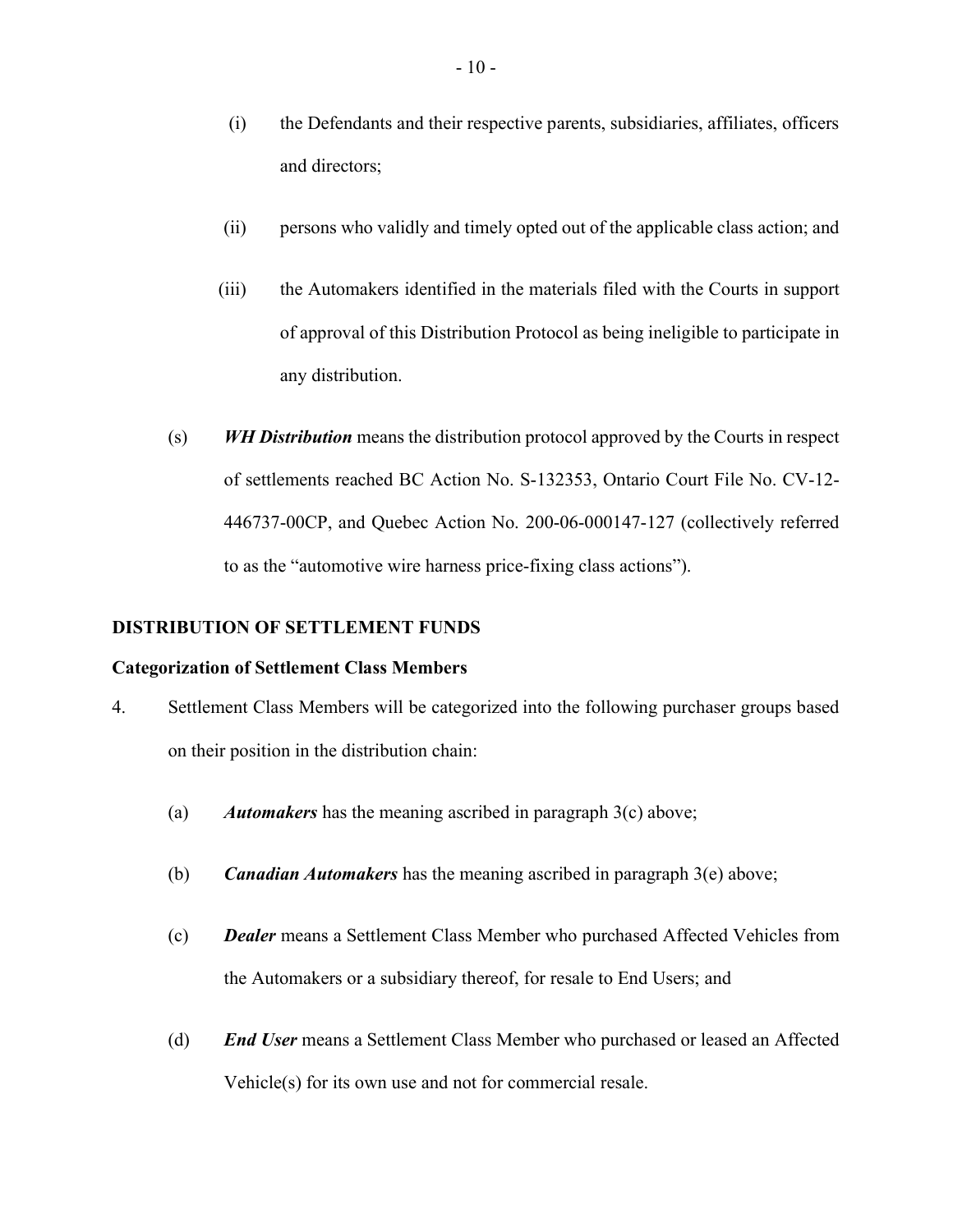# Calculation of Payments

# Canadian Automakers

5. The following amounts will be allocated from the Net Settlement Funds for payment to the Canadian Automakers who purchased at least \$500,000 of the Relevant Part during the Event Period and/or Post Event Period, and whose claim has not otherwise been released by virtue of the parallel U.S. direct purchaser actions and/or private settlement:

| <b>Relevant Part / Class</b><br><b>Action</b> | <b>Canadian Automaker</b>         | <b>Allocation</b> |
|-----------------------------------------------|-----------------------------------|-------------------|
| Alternators                                   | Fiat Chrysler Canada Inc.         | \$60,000          |
|                                               | General Motors of Canada Ltd      | \$60,000          |
| <b>Fuel Injection Systems</b>                 | General Motors of Canada Ltd      | \$40,000          |
| Inverters                                     | General Motors of Canada Ltd      | \$3,000           |
| <b>Motor Generators</b>                       | General Motors of Canada Ltd      | \$2,000           |
| Oxygen Sensors                                | Fiat Chrysler Canada Inc.         | \$30,000          |
|                                               | General Motors of Canada Ltd      | \$30,000          |
|                                               | Toyota Motor Manufacturing Canada | \$30,000          |
| <b>Spark Plugs</b>                            | Fiat Chrysler Canada Inc.         | \$25,000          |
|                                               | General Motors of Canada Ltd      | \$25,000          |
|                                               | Toyota Motor Manufacturing Canada | \$25,000          |
| <b>Starters</b>                               | Fiat Chrysler Canada Inc.         | \$40,000          |
|                                               | General Motors of Canada Ltd      | \$40,000          |
| Windshield Wiper Systems                      | Fiat Chrysler Canada Inc.         | \$30,000          |
|                                               | Toyota Motor Manufacturing Canada | \$30,000          |

6. To the extent that the amounts allocated in paragraph 5 are unclaimed, the funds will be distributed to qualifying Settlement Class Members in accordance with paragraphs 7 to 16.

# Automakers, Dealers and End Users

7. For each class action identified in paragraph 1, the Net Settlement Funds, less any funds distributed to the Canadian Automakers, will be distributed to qualifying Settlement Class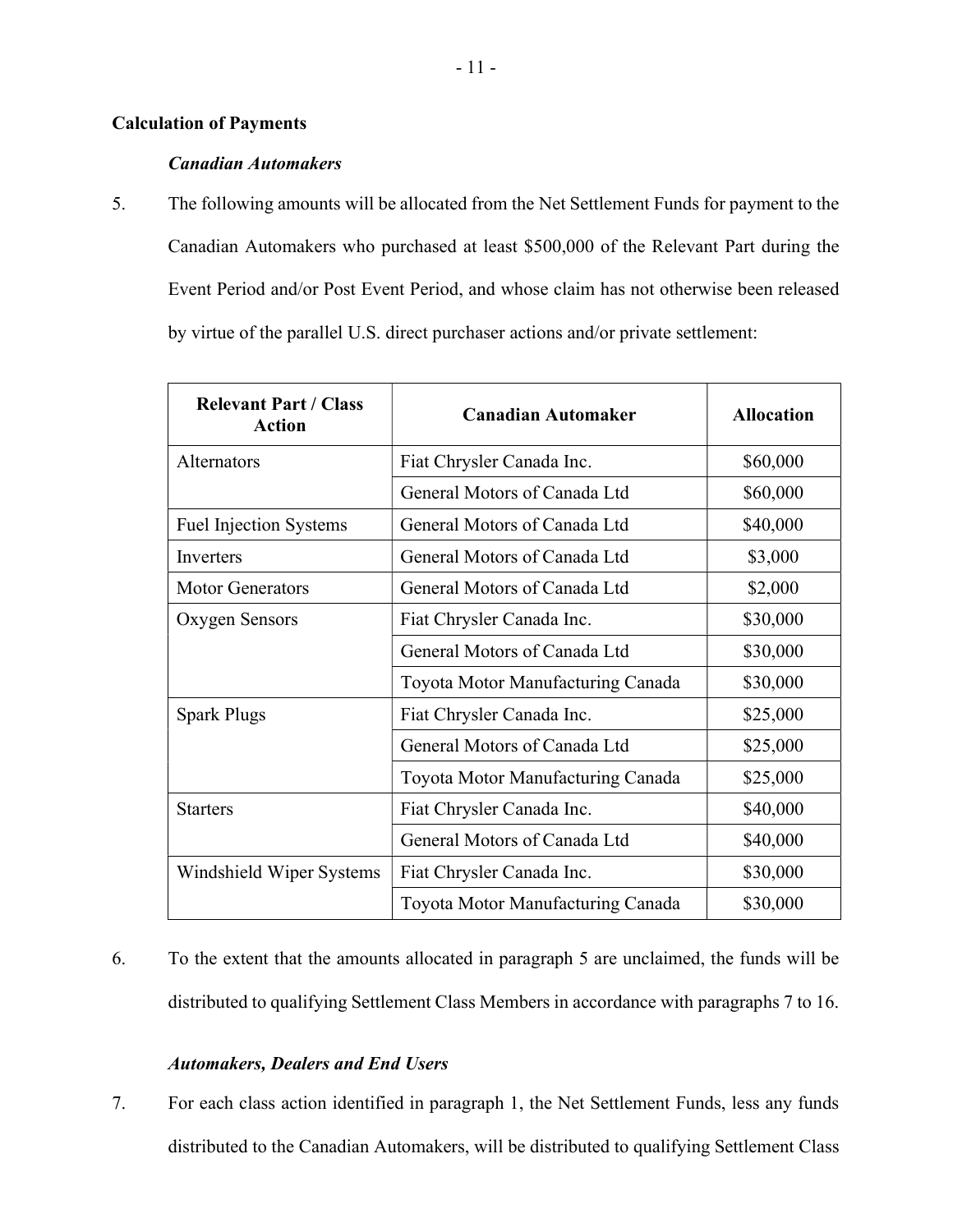Members *pro rata* (or proportionally) based on the value of the qualifying Settlement Class Member's Affected Vehicle Purchases as against the value of all qualifying Settlement Class Members' Affected Vehicle Purchases.

- 8. Settlement Class Members might be eligible for settlement benefits in more than one of the class actions identified in paragraph 1. In such an event, separate calculations will be made for each relevant class action. For example, if a Settlement Class Member is eligible to participate in the distribution of settlement funds in the Alternators and Automotive Hoses class actions, separate calculations will be made for each class action.
- 9. For the purposes of the *pro rata* distribution, Affected Vehicle Purchases will be calculated based on:
	- (a) the purchase price of the Affected Vehicle (see paragraphs 10 to 12);
	- (b) the timing of the Affected Vehicle purchase or lease (see paragraph 13); and
	- (c) the categorization of the Settlement Class Member (see paragraph 14).

### (a) The Purchase Price of the Affected Vehicle

- 10. End User: Where a Settlement Class Member is an End User, the purchase price of the Affected Vehicle Purchases shall be calculated as follows:
	- (a) for purchases and/or leases that are disclosed in the Automakers Data and/or additional purchases and/or leases of up to fifteen (15) Affected Vehicles:
		- (i) purchases (including through a buy-out of a lease), shall be calculated based on the following purchase values: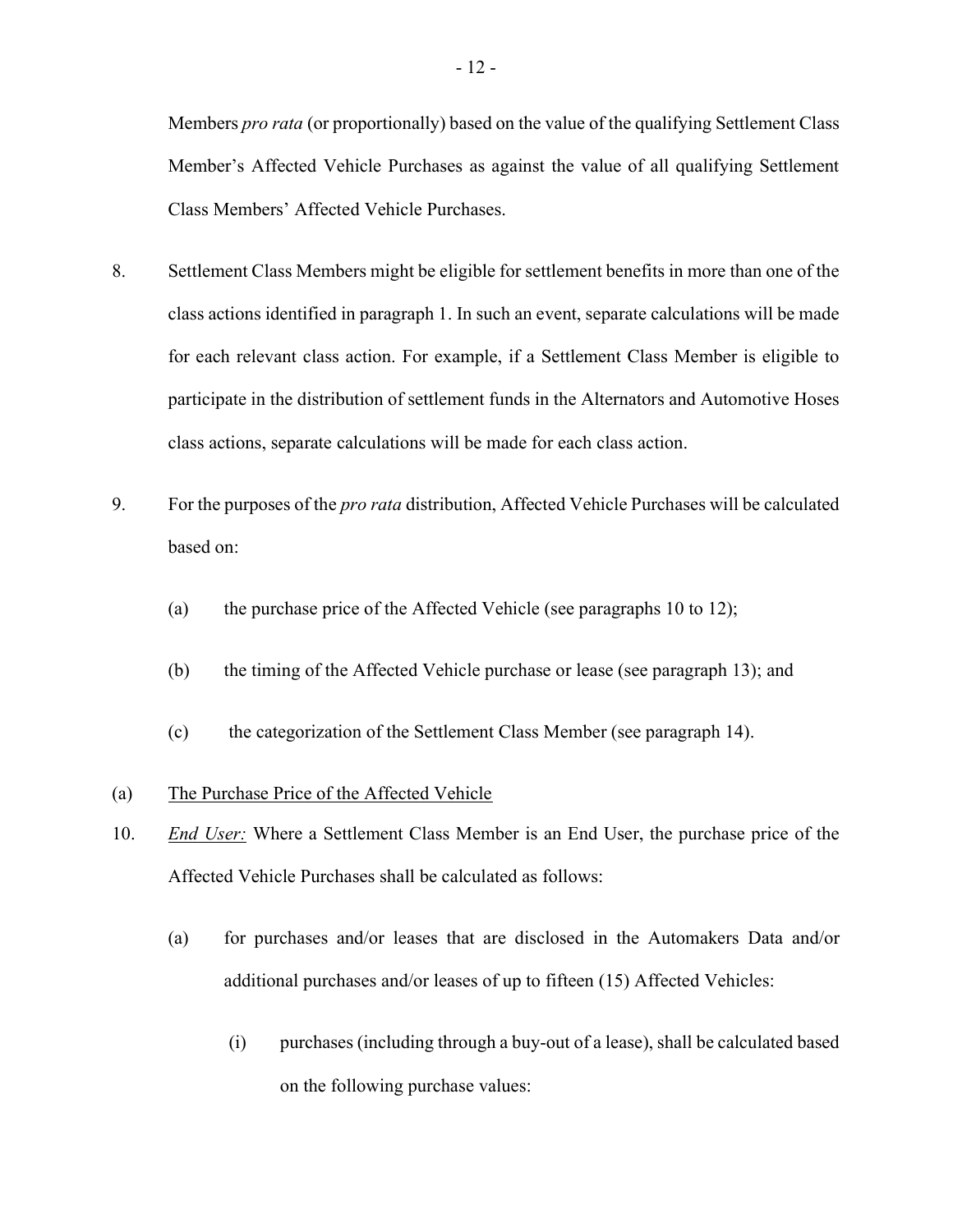| <b>MSRP<sup>1</sup></b> of Affected Vehicle | <b>Purchase Value</b> |
|---------------------------------------------|-----------------------|
| MSRP less than \$40,000                     | \$30,000              |
| MSRP between \$40,000 and                   | \$50,000              |
| \$60,000                                    |                       |
| MSRP between \$60,000 and                   | \$70,000              |
| \$80,000                                    |                       |
| <b>MSRP</b> over \$80,000                   | \$100,000             |

- (ii) leases not subsequently purchased, shall be calculated based on 40% of the MSRP, as per the chart above.
- (b) for purchases and/or leases of more than fifteen (15) Affected Vehicles not disclosed in the Automakers Data, the Net Purchase Price shall be calculated based on the purchase price information provided by the End User as part of the claims process (including in response to any audit).
- 11. Dealer: Where a Settlement Class Member is a Dealer:
	- (a) for purchases and/or leases of Affected Vehicles that are disclosed in the Automakers Data, purchases shall be calculated based on the information contained in the Automakers Data. Where the Automaker Data contains the MSRP only, the purchases shall be calculated based on the MSRP of the Affected Vehicle less  $7\%$ .<sup>2</sup>
	- (b) for purchases and/or leases of Affected Vehicles that are not disclosed in the Automakers Data, the Net Purchase Price shall be calculated based on the purchase price information provided by the Dealer as part of the claims process (including in response to any audit).

<sup>&</sup>lt;sup>1</sup> For each model, the MSRP was determined by averaging the MSRP of all trim levels of the Affected Vehicle over the longest relevant period, as disclosed in paragraph 3(a).

<sup>&</sup>lt;sup>2</sup> The MSRP of each Affected Vehicle will be calculated by averaging the MSRP of all trim levels of that Affected Vehicle during the model year.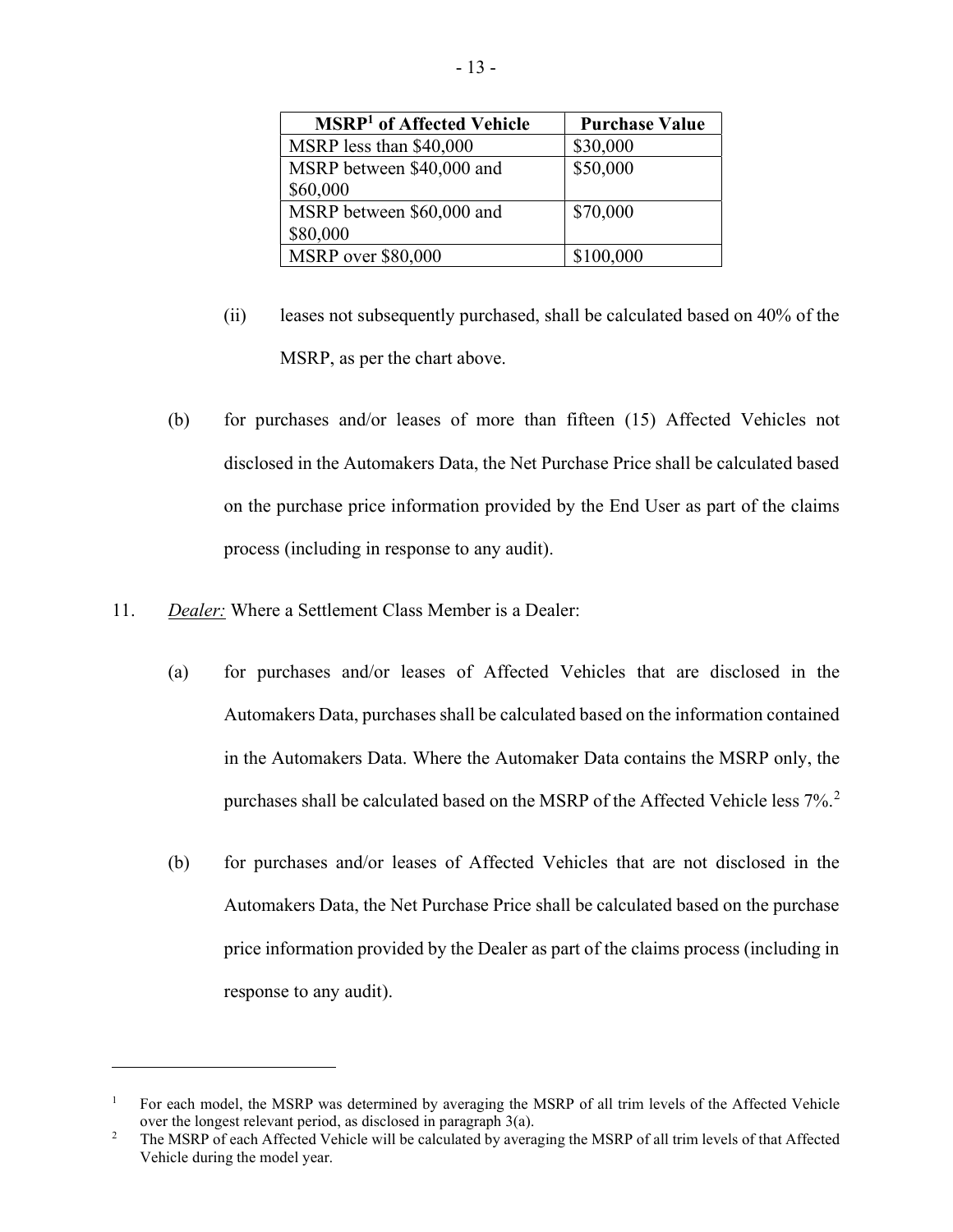- 12. Automaker: Where a Settlement Class Member is an Automaker, the Net Purchase Price shall be calculated based on the purchase price information provided by the Automaker as part of the claims process (including in response to any audit).
- (b) The Timing of the Affected Vehicle Purchase or Lease
- 13. For the purposes of calculating Affected Vehicle Purchases, the following values will be applied in order to account for the timing of the purchase:
	- (a) purchases or leases entered into during the Event Period as set out in paragraph  $3(a)$ will be valued at 100%; and
	- (b) purchases or leases entered into during the Post Event Period as set out in paragraph  $3(a)$  will be discounted by  $50\%$ <sup>3</sup>
- (c) The Categorization of the Settlement Class Member
- 14. For the purposes of calculating Affected Vehicle Purchases, the following values will be applied in order to account for the capacity in which the Affected Vehicle was purchased:
	- (a) purchases or leases by an Automaker will be valued at 7.5%;
	- (b) purchases or leases by a Dealer will be valued at 25%; and

<sup>3</sup> Where a Settlement Class Member purchased Affected Vehicles in a year that falls partly within the Event Period and partly within the Post Event Period and the Claims Administrator is not easily able to determine based on the information provided by the Automakers and/or the Settlement Class Member when during the relevant year a purchase was made, the purchases will be allocated in proportion to the number of months falling within the Event Period vis-à-vis the Post Event Period. For example, assuming the Event Period ends in May 2013, 5/12 of Settlement Class Members' Affected Vehicles purchases in 2013 would be treated as occurring during the Event Period and the remaining 7/12 of the Affected Vehicle purchases in 2013 would be treated as occurring during the Post Event Period.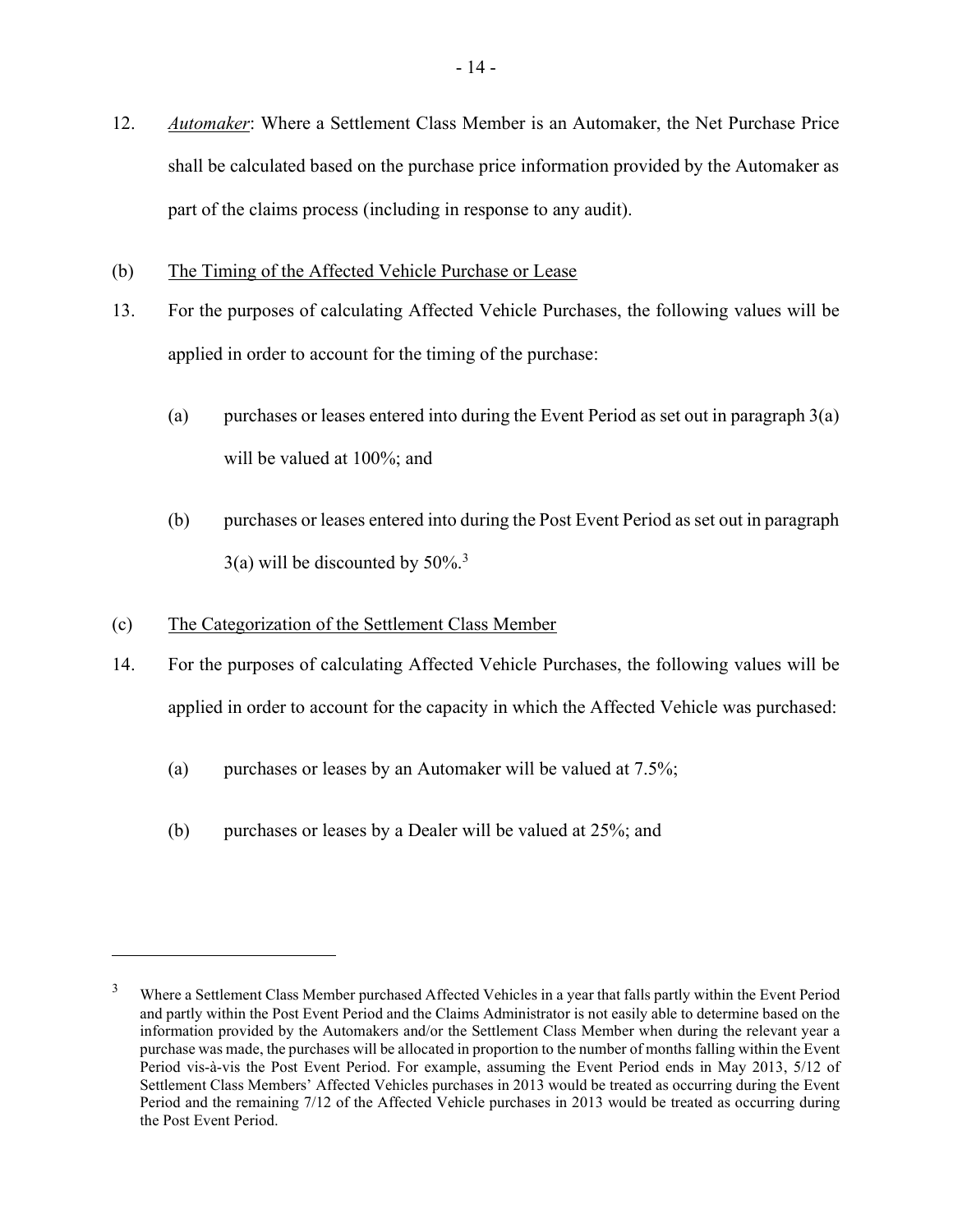(c) purchases or leases by an End User will be valued at  $67.5\%$ .

# Sample Calculation

15. If an End User purchased Affected Vehicles with purchase prices totaling \$50,000 during the Event Period and \$150,000 during the Post Event Period, its Affected Vehicle Purchases for the purposes of determining its *pro rata* share of the Net Settlement Funds would be calculated as follows:

> \$50,000 (representing the purchase price) x 1 (representing the timing of the purchase or lease) x 0.675 (representing the categorization of the Settlement Class Member as an End User) =  $$33,750$

Plus

\$150,000 (representing the purchase price) x 0.5 (representing the timing of the purchase or lease) x 0.675 (representing the categorization of the Settlement Class Member as an End User) =  $$50,625$ 

For a total of \$84,375

16. Assuming the value of all qualifying Settlement Class Members' Affected Vehicle Purchases totalled \$10 million, this Settlement Class Member would be entitled to 0.84% (\$84,375/\$10 million) of the Net Settlement Funds.

## **Distribution**

- 17. In consultation with Class Counsel, the Claims Administrator can seek directions from the Ontario Court and the Quebec Court with respect to the distribution of the Net Settlement Funds to ensure a fair and cost effective distribution of the Net Settlement Funds.
- 18. Notwithstanding any other provision in this Distribution Protocol and subject to further order of the Ontario Court and the Quebec Court following the adjudication of all Claims, Claims that are valued at less than \$5 will be held in abeyance pending further distributions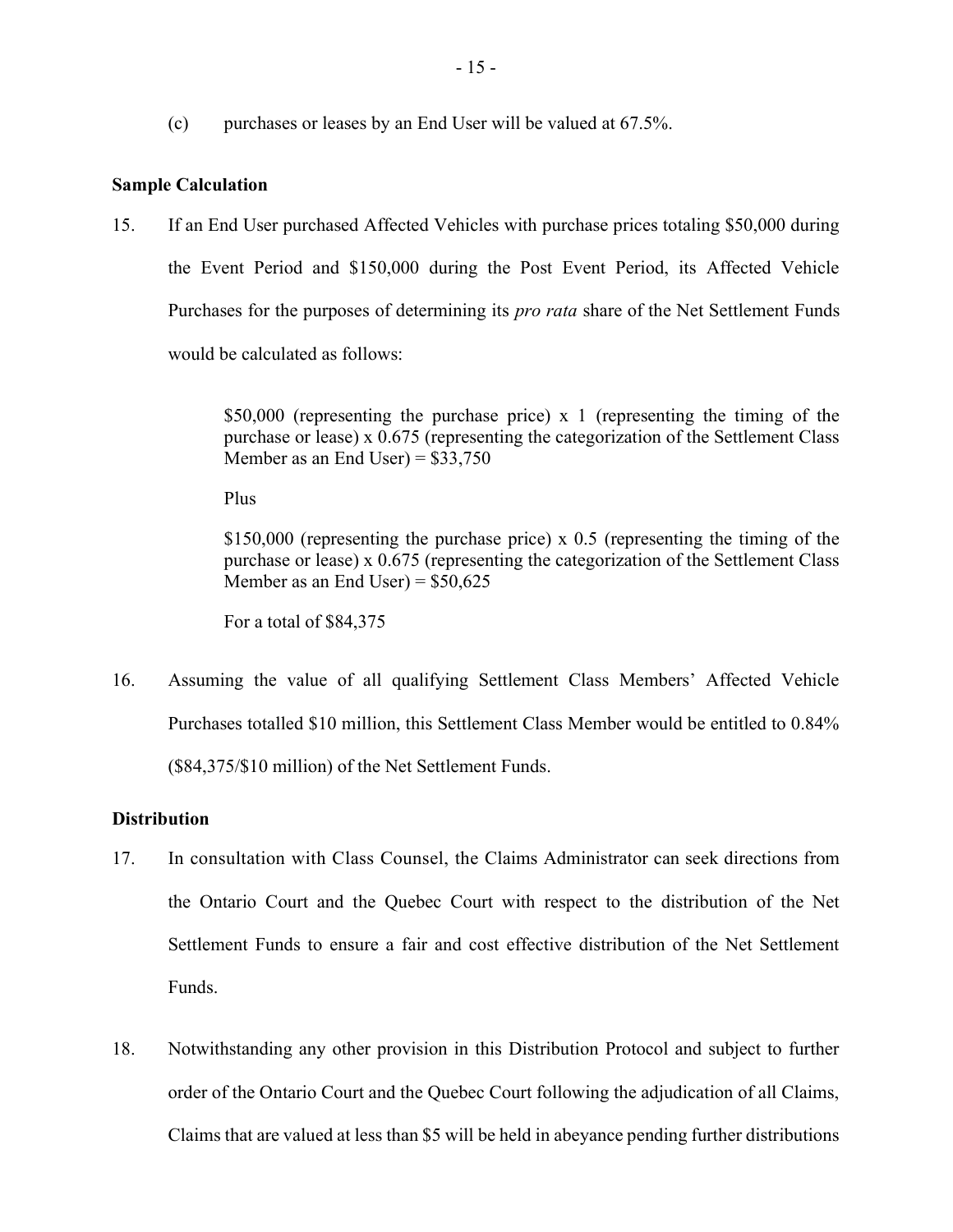in the Other Auto Parts Actions. This threshold for payment shall be applied only after summing all payments under the class actions identified in paragraph 1. For example, if a Settlement Class Member is entitled to \$2 pursuant to the Alternators class action and an additional \$4 pursuant to the Automotive Hoses class action, the Settlement Class Member would be eligible for payment.

- 19. In addition, notwithstanding any other provision in this Distribution Protocol and subject to further order of the Ontario Court and the Quebec Court following the adjudication of all Claims, all valid Claims that are valued at or above \$5 will be assigned a minimum value of \$25. The \$25 valuation target is not an estimate of any damages suffered. It is a minimum administrative threshold designed to maintain a feasible economic and administrative platform for the settlement distribution. The \$25 valuation shall be applied only after summing all payments under the class actions identified in paragraph 1. For example, if a Settlement Class Member is entitled to \$17 pursuant to the Alternators class action and an additional \$6 pursuant to the Automotive Hoses class action, for a total claim value of \$23, the Settlement Class Member would receive a \$2 increase, for a total payment of \$25. The increase would be applied against the relevant Net Settlement Funds on a proportional basis.
- 20. To the extent that the full Net Settlement Funds are not paid out due to uncashed e-transfers or cheques, residual interest or otherwise, the funds shall be held in trust for the benefit of Settlement Class Members, pending further order of the Ontario Court and the Quebec Court and less any amounts payable to the Fonds d'aide au actions collectives, pursuant to the Act respecting the Fonds d'aide aux actions collectives, CQLR c. F-3.2.0.1.1 and calculated in accordance with the Regulation respecting the percentage withheld by the Fonds d'aide aux actions collectives, R.S.Q. c. F-3.2.0.1.1, r. 2. The amount payable to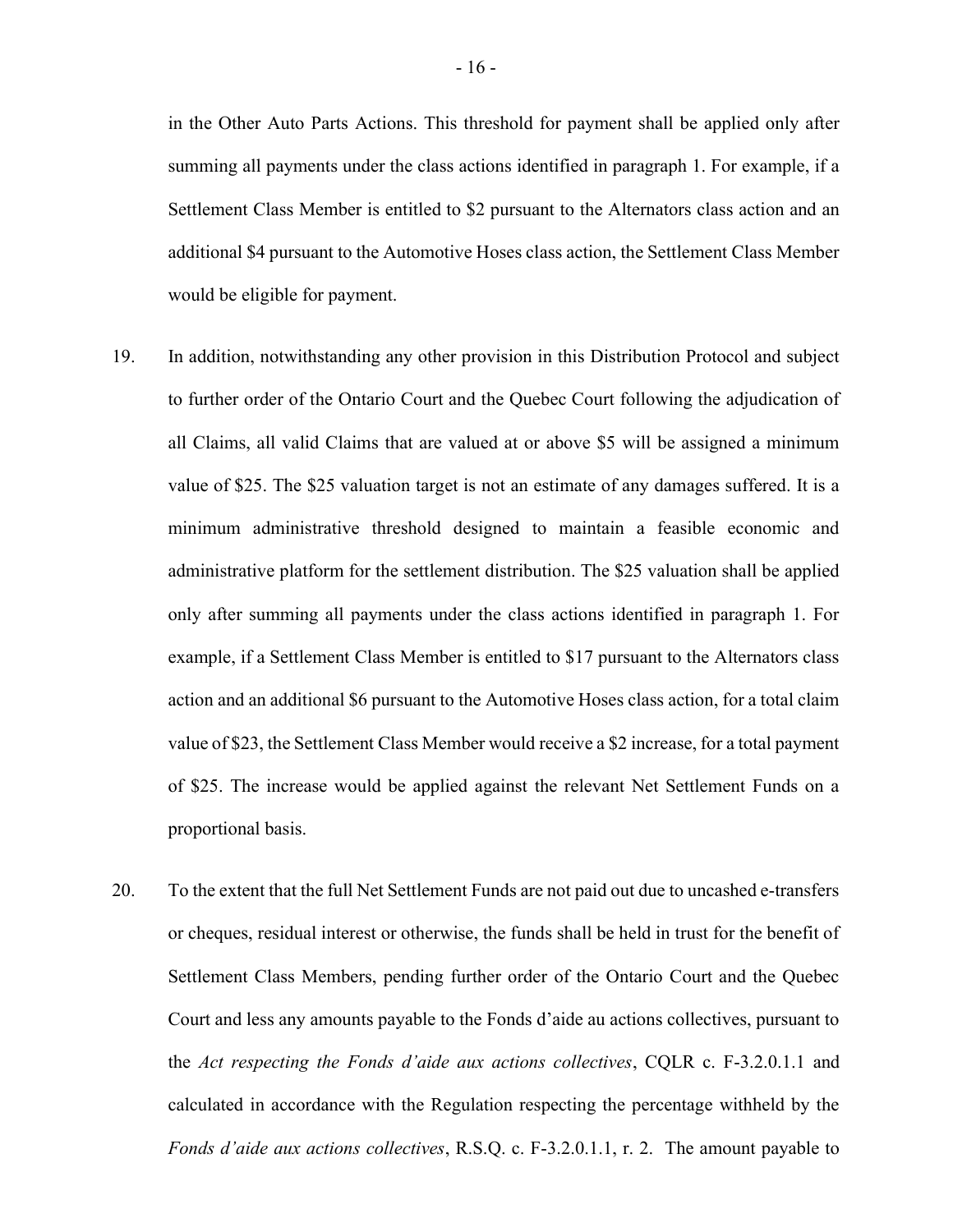the Fonds d'aide aux actions collectives will be calculated based on 23% of the residual funds.<sup>4</sup>

#### Accounting for Other Compensation and/or Release of Claims

- 21. Subject to paragraph 22, Settlement Class Members seeking compensation must disclose any compensation received and/or release granted through other proceedings or private out-of-class settlements in relation to their purchases of Relevant Parts and/or Affected Vehicles and/or any claims at issue in the Other Auto Parts Actions.
- 22. Settlement Class Members may elect to forego participation in the distribution of settlement funds on a per case and/or per defendant basis. If the Settlement Class Member so elects, the Settlement Class Member does not need to comply with paragraph 21 above in respect of the relevant case or defendant.
- 23. If the Settlement Class Member's claim was released against all Defendants in any particular class action, the Settlement Class Member shall be deemed ineligible for compensation in that class action.
- 24. If a Settlement Class Member provided a release in respect of a subset of Defendants in any particular class action, the Settlement Class Member shall not be permitted to participate in the distribution of any settlement funds attributable to that subset of Defendants in that class action. For example, if the settlement funds total \$10 million and the subset of Defendants released by the Settlement Class Member settled the class action for \$7 million, the Settlement Class Member would be eligible to participate in the distribution of 3/10 of the Net Settlement Funds.

This reflects the percentage of the Canadian population resident in Quebec.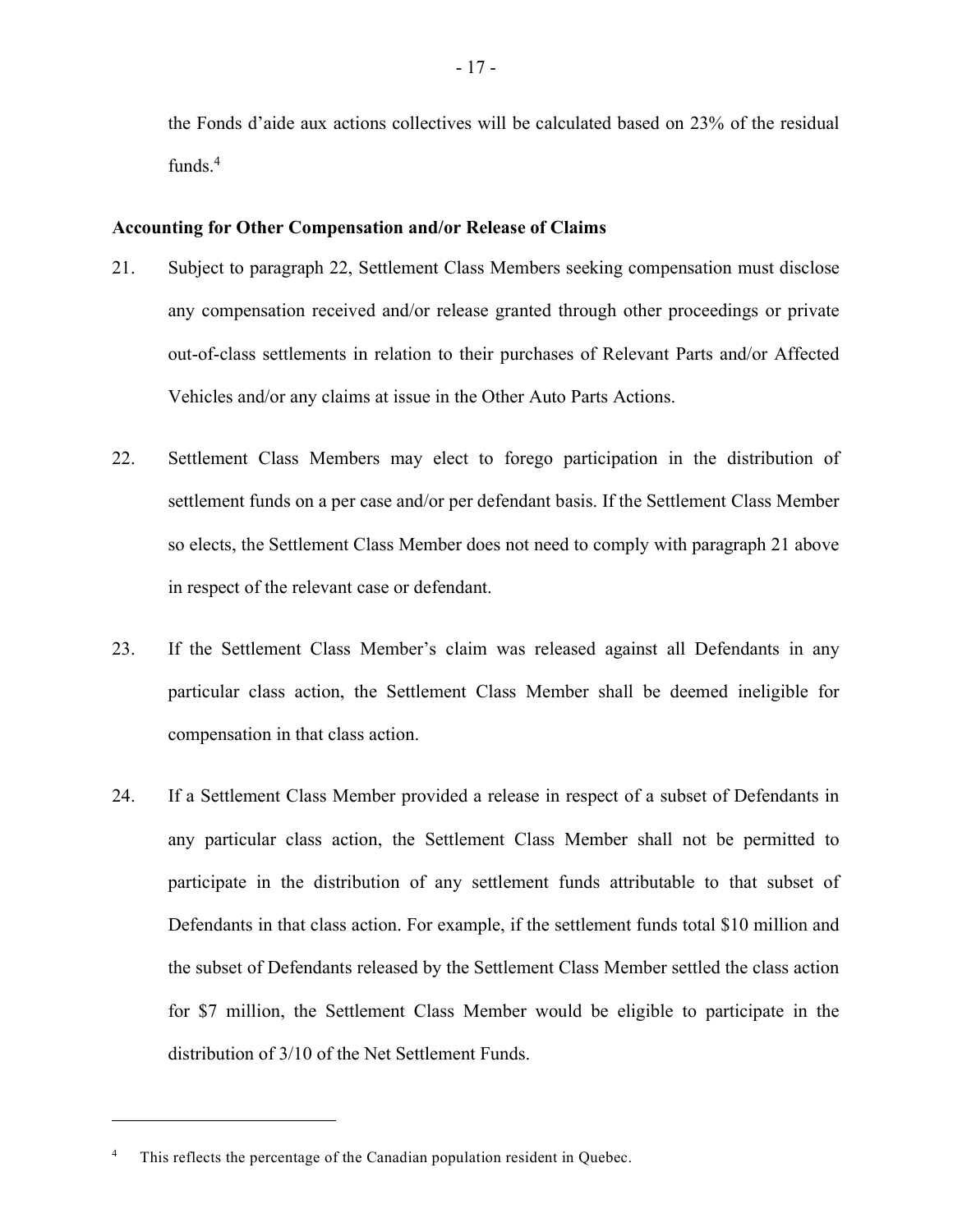25. If the Settlement Class Member received compensation from one or more Defendants in any particular action, but did not release its claim against the applicable Defendants in its entirety, the Settlement Class Member must give credit for the compensation received. For example, if the Settlement Class Member's prorata distribution of the Net Settlement Funds is \$50,000, but it received compensation in the amount of \$30,000, its entitlement under this Distribution Protocol would be \$20,000.

#### THE CLAIMS PROCESS

#### The Claim

#### Canadian Automaker Claims

- 26. Canadian Automakers must submit an affidavit sworn by a company representative attesting to the following for each Relevant Part:
	- (a) purchases of at least \$500,000 of the Relevant Part during the Event Period and/or Post Event Period;
	- (b) the purchases were made outside of the United States; and
	- (c) any compensation received and/or release granted through other proceedings or private out-of-class settlements in relation to their purchases of Relevant Parts. Alternatively, the Canadian Automaker may elect to forego participation in the distribution of settlement funds on a per case and/or per defendant basis.
- 27. Subject to paragraph 52 or further order of the Ontario Court and the Quebec Court, the affidavit must be sent to the Claims Administrator to an email address to be specified by the Claims Administrator, no later than the Claims Filing Deadline.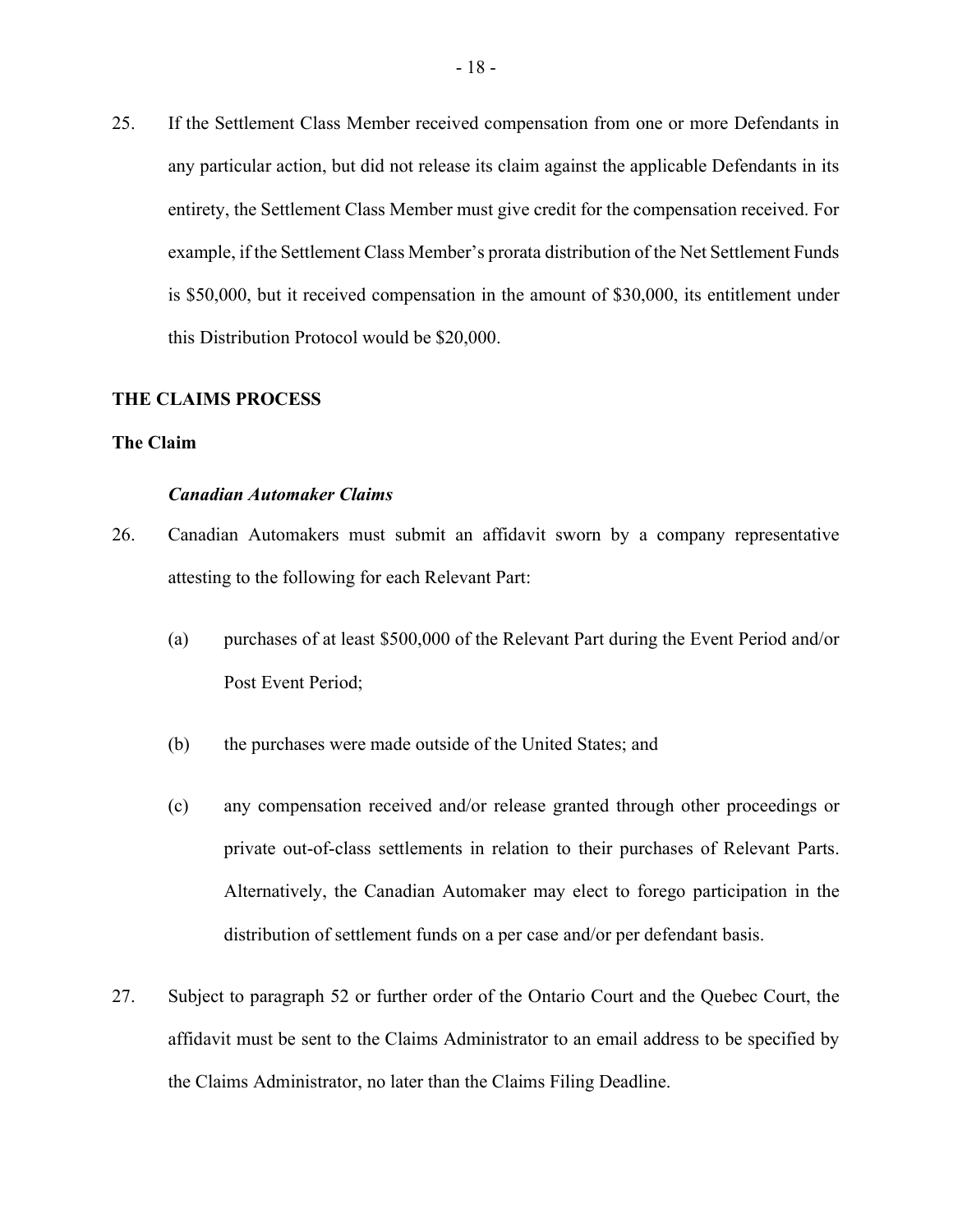- 28. The Claims Administrator shall take reasonable steps to verify the information contained in paragraph 26.
- 29. The Canadian Automakers must respond to requests from the Claims Administrator seeking to verify the information required pursuant to paragraph 26 and the failure to do so may result in the rejection of the Claim.

### Automaker, Dealer, and End-User Claims

#### Wire Harness Claimants

- 30. Where a Settlement Class Member filed a claim pursuant to the WH Distribution and did not consent to that information being used for subsequent distributions, the Settlement Class Member will be required to file a new Claim in accordance with paragraph 34. The entirety of the Claim may be subject to an audit.
- 31. Where a Settlement Class Member filed a claim pursuant to the WH Distribution and consented to that information being used for subsequent distributions, subject to the discretion of the Claims Administrator, the Settlement Class Member will not be permitted to supplement its claim as it relates to purchases of the following brands: Toyota/Lexus, Honda/Acura, Nissan/Infiniti, Subaru, and GM (Pontiac Vibe). In the event that the Claims Administrator permits the Settlement Class Member to supplement its claim in relation to these brands, the entirety of the Claim may be subject to an audit. Such Settlement Class Members will be permitted to supplement their claims as they relate to the other brands identified in paragraph  $3(a)$ . That aspect of the claim may be subject to an audit.
- 32. Where the Settlement Class Member is not claiming for additional purchases beyond those disclosed in the context of the WH Distribution, the Claim shall require the following: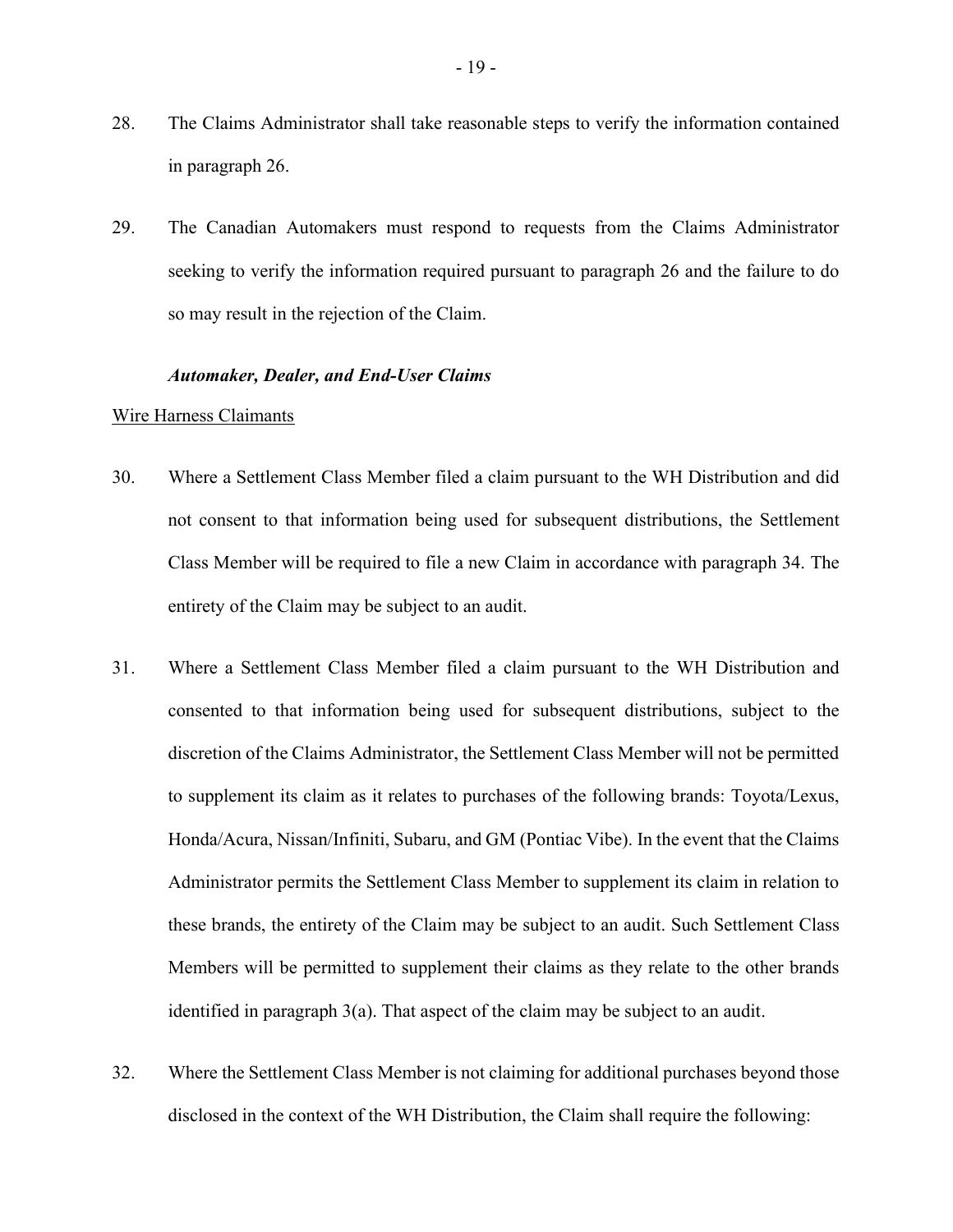- (a) disclosure regarding whether the Settlement Class Member has provided a release and/or received compensation through other proceedings or private out-of-class settlements in relation to its purchases and/or leases of Affected Vehicles and/or claims at issue in the Other Auto Parts Actions, and details of the claims released and/or compensation received;
- (b) if the Claim is submitted by a related entity (i.e., a parent company claiming on behalf of a subsidiary or affiliate), the related party must provide a signed authorization in the form attached hereto as Schedule "B" from that Settlement Class Member at the time the Claim is filed:
- (c) if the Claim is submitted by a third-party on behalf of a Settlement Class Member (i.e., a third-party claims services or a lawyer of their own choosing), the third-party must provide a signed authorization in the form attached hereto as Schedule "C" from that Settlement Class Member at the time the Claim is filed; and
- (d) a declaration that the information submitted in the Claim is true and correct.
- 33. Where the Settlement Class Member is claiming for additional purchases beyond those disclosed in the context of the WH Distribution, the Claim shall require the following:
	- (a) The information required pursuant to paragraph 32;
	- (b) For any additional purchases prepopulated in the online claim portal, confirmation that the purchases or leases were of new automotive vehicles;
	- (c) For additional purchases not prepopulated in the online claim portal: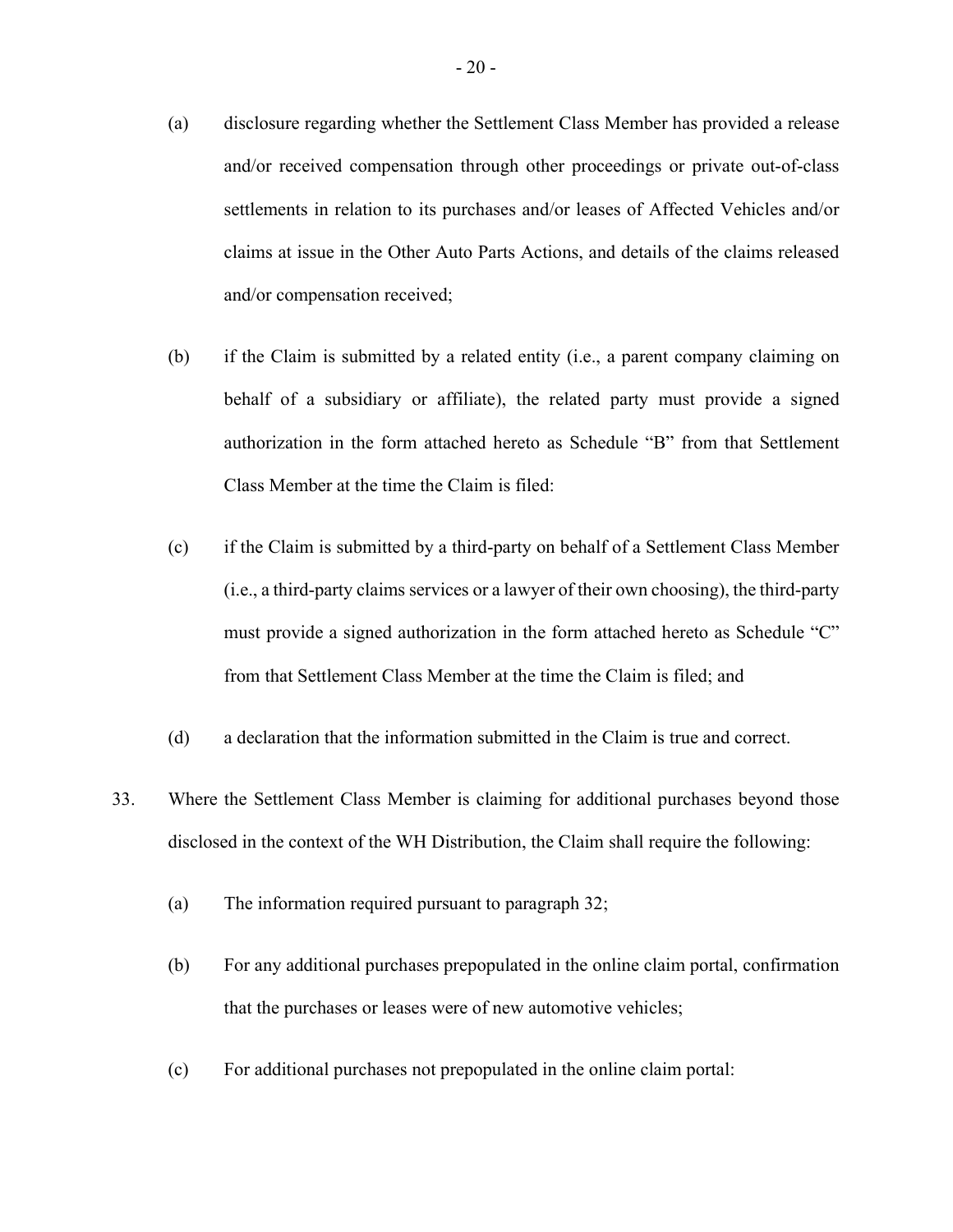- $(i)$  for End Users who are claiming for up to fifteen  $(15)$  additional purchases or leases of Affected Vehicles, the make, model and year of each Affected Vehicle purchased or leased.
- (ii) for End Users who are claiming for more than fifteen (15) additional purchases, Dealers or Automakers, the Net Purchase Price.
- (d) For additional purchases not prepopulated in the online claim portal, where the Net Purchase Price is greater than \$5 million, documentary proof of purchase in the form of invoices, receipts, original purchase or lease records, purchase summaries provided by an Automaker<sup>5</sup>, or historical accounting records; and
- (e) authorization to the Claims Administrator to contact the Settlement Class Member or its representative, as the Claims Administrator deems appropriate, for more information and/or to audit the Claim.

# New Claimants

- 34. Each Claim shall require the following:
	- (a) The Settlement Class Member's contact information;
	- (b) Confirmation that any purchases prepopulated in the online claim portal were purchases or leases of new automotive vehicles;
	- (c) Where the Settlement Class Member did not receive a notice containing the Automakers Data or is claiming for purchases of Affected Vehicles in addition to

<sup>&</sup>lt;sup>5</sup> The purchase summary must specify what the purchase summaries represent (i.e., MSRPs or Net Purchase Price).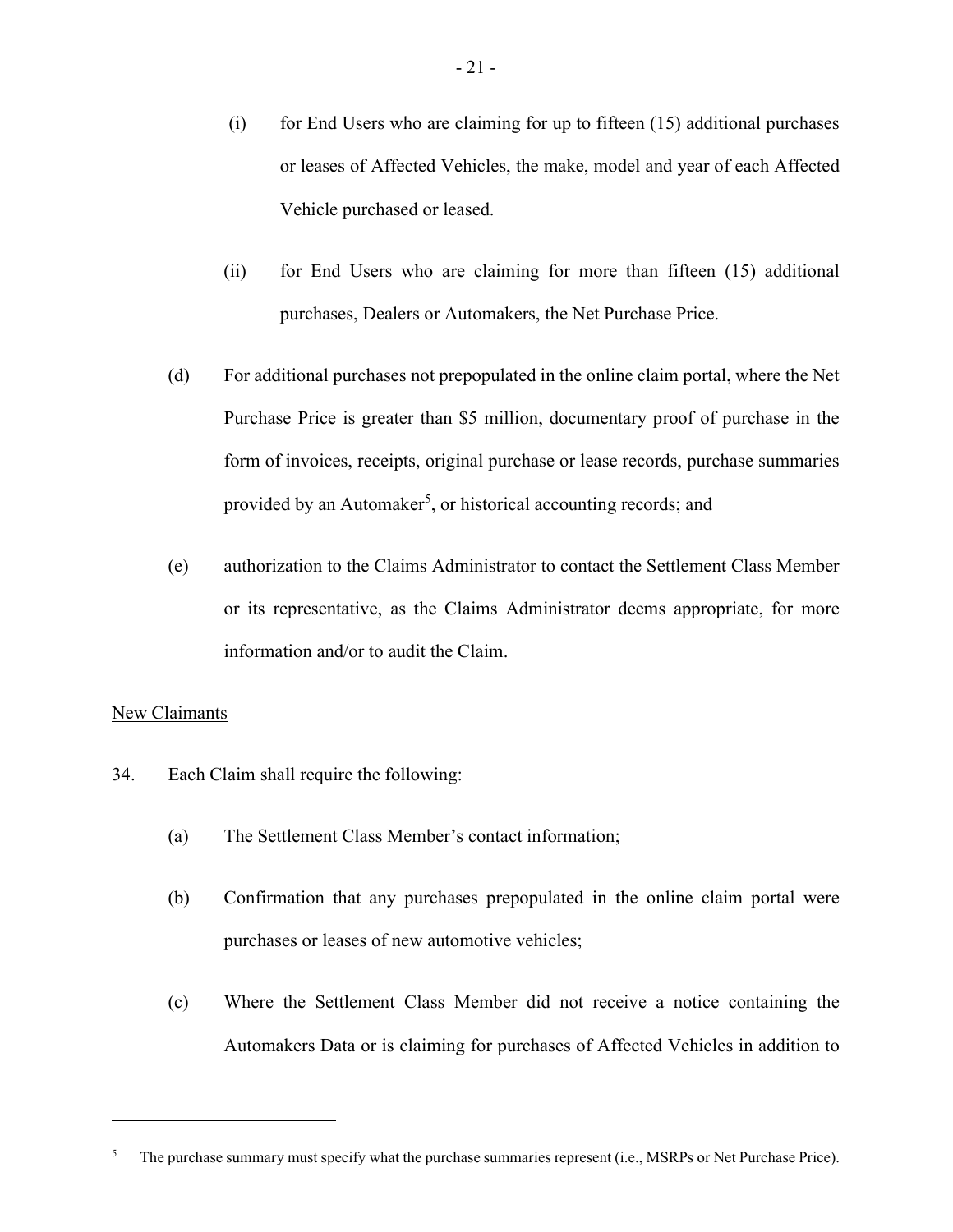those prepopulated in the online claim portal, the Settlement Class Member must provide purchase information in accordance with the following:

- (i) for End Users who are claiming for up to fifteen (15) additional purchases or leases of Affected Vehicles, the make, model and year of each Affected Vehicle purchased or leased.
- (ii) for End Users who are claiming for more than fifteen (15) additional purchases, Dealers or Automakers, the Net Purchase Price;
- (d) For additional purchases not prepopulated in the online claim portal, where the Net Purchase Price is greater than \$5 million, documentary proof of purchase in the form of invoices, receipts, original purchase or lease records, purchase summaries provided by an Automaker<sup>6</sup>, or historical accounting records;
- (e) information that will allow the Claims Administrator to determine whether the Settlement Class Member's purchases and/or leases of Affected Vehicles were in the capacity of an Automaker, Dealer or an End User;
- (f) disclosure regarding whether the Settlement Class Member has provided a release and/or received compensation through other proceedings or private out-of-class settlements in relation to its purchases and/or leases of Affected Vehicles and/or claims at issue in the Other Auto Parts Actions, and details of the claims released and/or compensation received;

<sup>&</sup>lt;sup>6</sup> The purchase summary must specify what the purchase summaries represent (i.e., MSRPs or Net Purchase Price).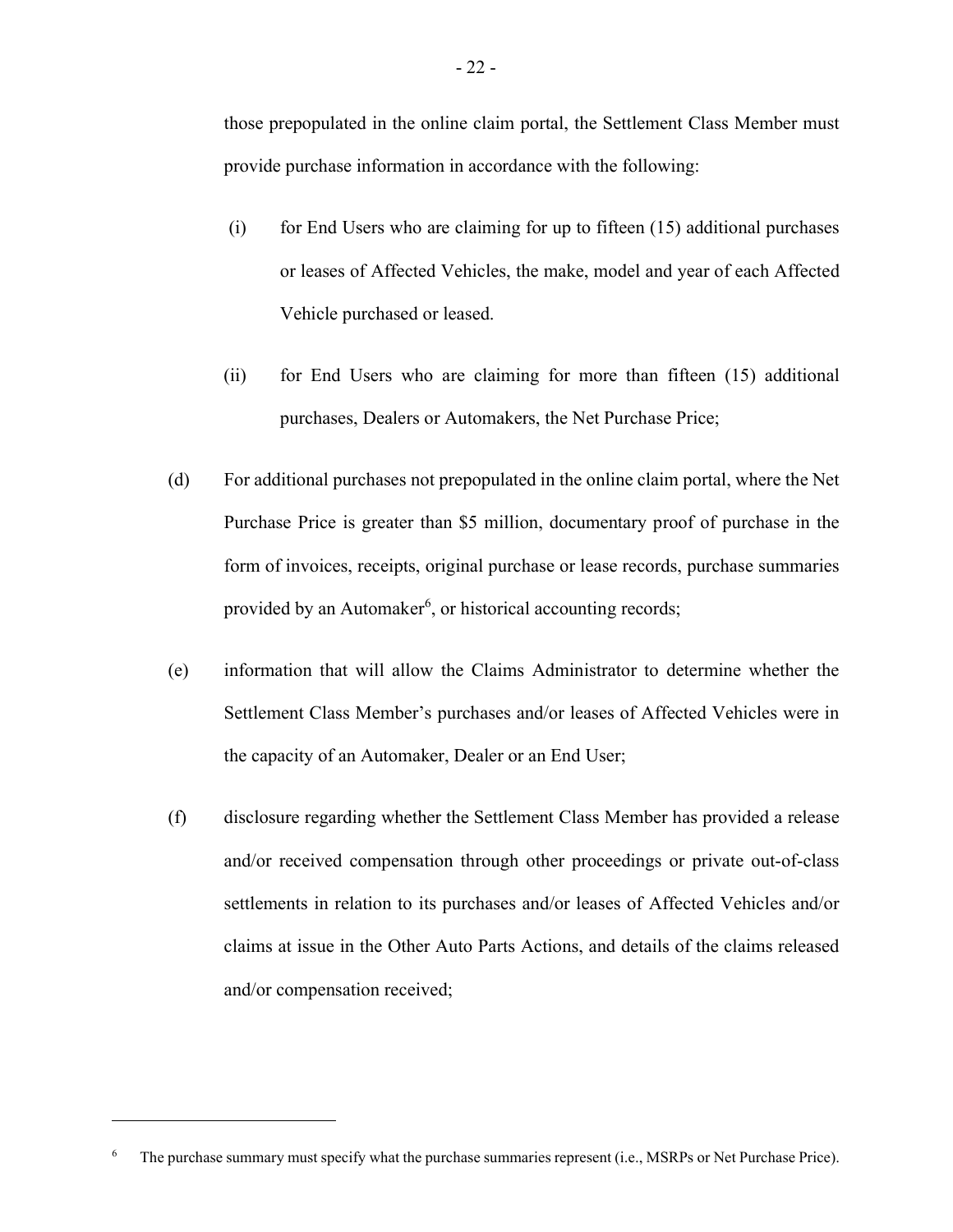- (g) authorization to the Claims Administrator to contact the Settlement Class Member or its representative, as the Claims Administrator deems appropriate, for more information and/or to audit the Claim;
- (h) if the Claim is submitted by a related entity (i.e., a parent company claiming on behalf of a subsidiary or affiliate), the related party must provide a signed authorization in the form attached hereto as Schedule "B" from that Settlement Class Member at the time the Claim is filed:
- (i) if the Claim is submitted by a third-party on behalf of a Settlement Class Member (i.e., a third-party claims services or a lawyer of their own choosing), the third-party must provide a signed authorization in the form attached hereto as Schedule "C" from that Settlement Class Member at the time the Claim is filed;
- (j) a declaration that the information submitted in the Claim is true and correct.
- 35. Where a Settlement Class Member has purchase records for Affected Vehicle purchases or leases for at least two years during the applicable Class Period(s), the Settlement Class Member can use such records (alone or together with any Automakers Data) to extrapolate its Affected Vehicle purchases or leases for the remainder of the applicable Class Period(s). The Settlement Class Member must provide a sworn statement with the Claim Form explaining the basis for and calculation of the extrapolation of purchases, and providing supporting documentation, as appropriate. The sworn statement must append proof that the Settlement Class Member was fully operational during the period in which the Settlement Class Member is extrapolating its purchases. The sworn statement must be made by someone with personal knowledge of the Settlement Class Members' purchases of Affected Vehicles.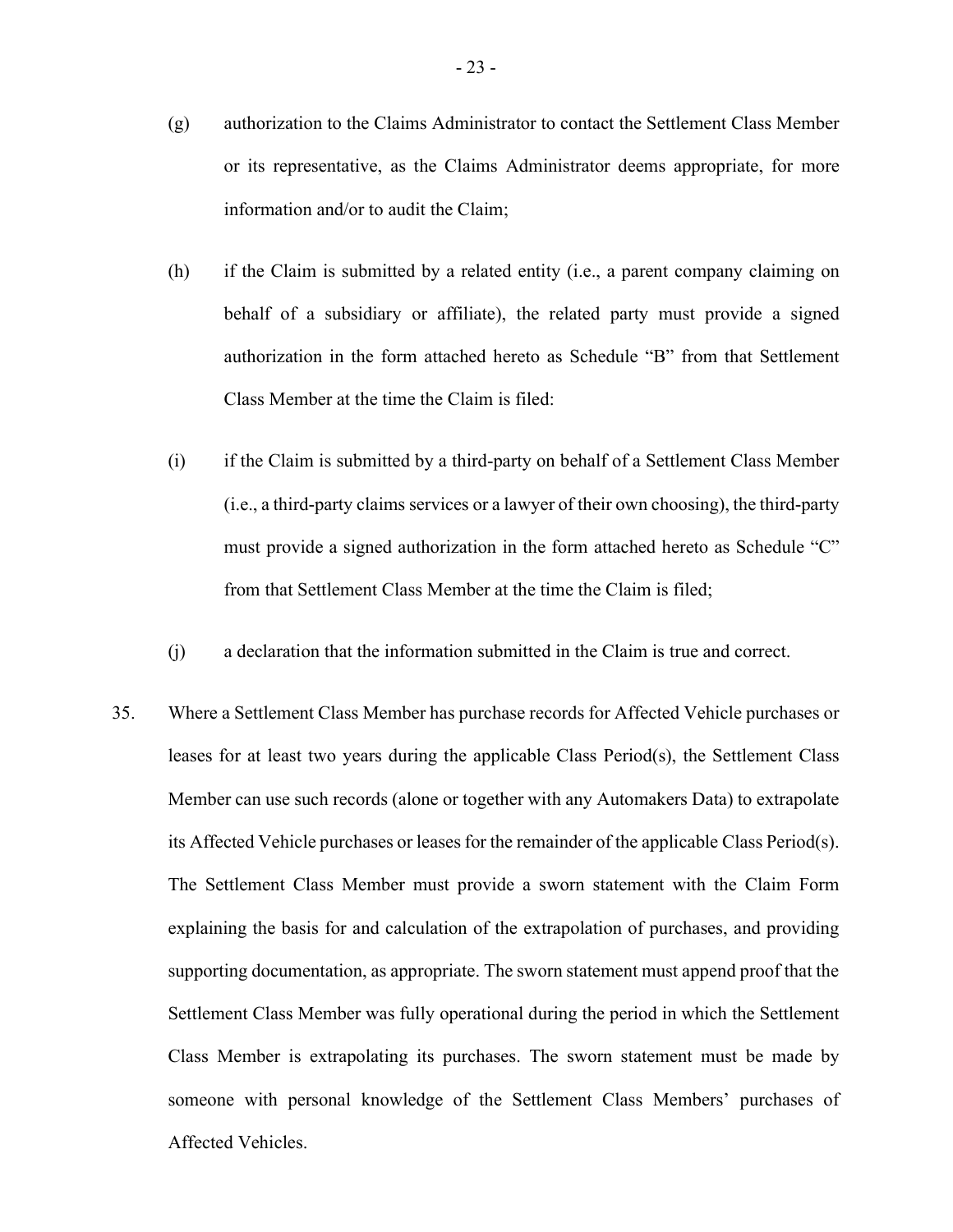## Assistance in Filing a Claim

- 36. Settlement Class Members can contact the Claims Administrator or Class Counsel, at no charge, with questions about how to complete a Claim.
- 37. Settlement Class Members may utilize third-party claims services, a lawyer of their own choosing, or similar services to file Claims. If a Settlement Class Member chooses to use a third-party claims service, a lawyer of their own choosing, or similar services, the Settlement Class Member will be responsible for any and all expenses incurred in doing so.

#### The Online Claims Portal

- 38. The Claims Administrator shall create an online claims portal that Settlement Class Members can access in order to file a Claim. The online claims portal shall contain fields that require the Settlement Class Member to provide all applicable information required as part of the Claim, in accordance with paragraph 32, 33 or 34 as applicable.
- 39. Settlement Class Members will be encouraged to complete and submit a Claim electronically using the online claims portal. If an Individual End User does not have internet access or is otherwise unable to submit a Claim using the online claims portal, the Settlement Class Member can register over the telephone with the Claims Administrator and the Claims Administrator shall send the Settlement Class Member a hardcopy claim form by mail. Settlement Class Members who are corporate entities must submit a Claim Form using the online claim portal.
- 40. Subject to paragraph 52 or further order of the Ontario Court and the Quebec Court, Claims must be submitted to the online claims portal or postmarked no later than the Claims Filing Deadline.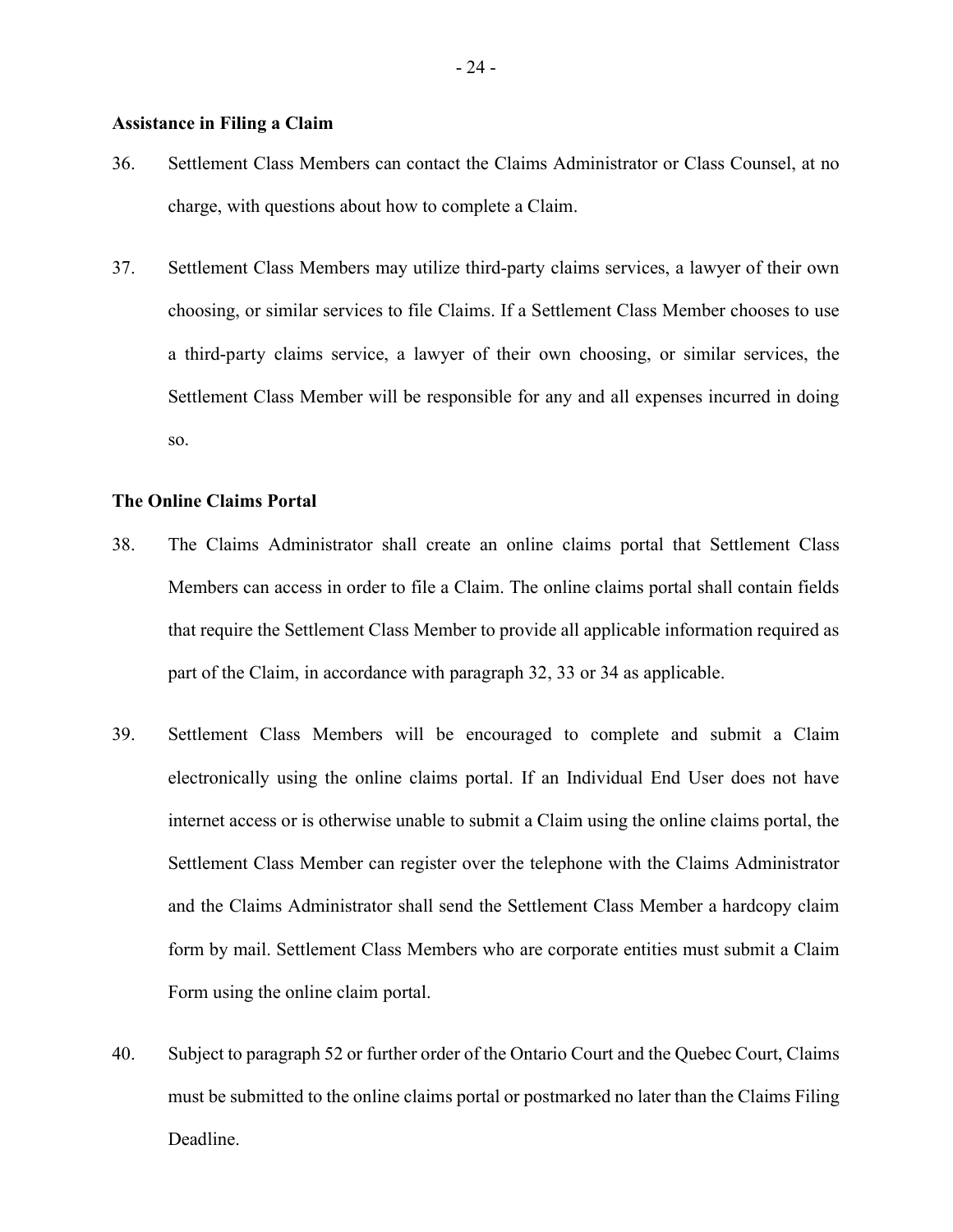41. Subject to the discretion of the Claims Administrator, Claims may not be amended after the Claims Filing Deadline. For greater clarity, "placeholder claims"—meaning inaccurate Claims filed solely for the purpose of meeting the Claim Filing Deadline—will not be permitted.

#### Automakers Data

- 42. The Plaintiffs will seek orders from the Courts authorizing the Automakers to provide, to the extent reasonably available, the following Automakers Data to the Claims Administrator:
	- (a) End Users: name, address (including email address, if available), and a listing of the Affected Vehicles purchased and/or leased.
	- (b) Dealers: name, address (including a corporate contact name and email address, if available), and the Net Purchase Price on an annual basis. If the Net Purchase Price is unavailable, a listing of the Affected Vehicles purchased and/or leased.
- 43. The Automakers will be compensated for their reasonable time and expenses associated with collecting and providing Automakers Data. Any disputes regarding the reasonableness of time or expenses shall be resolved by the Ontario Court.
- 44. For Settlement Class Members whose name, address and purchase information is available in the Automakers Data, the following process shall be implemented:
	- (a) Where an email address is available or where only a mailing address is available and the Settlement Class Member purchased five (5) or more Affected Vehicles (or such other threshold(s) that Class Counsel and the Claims Administrator agree is economically feasible), the Claims Administrator shall provide the Settlement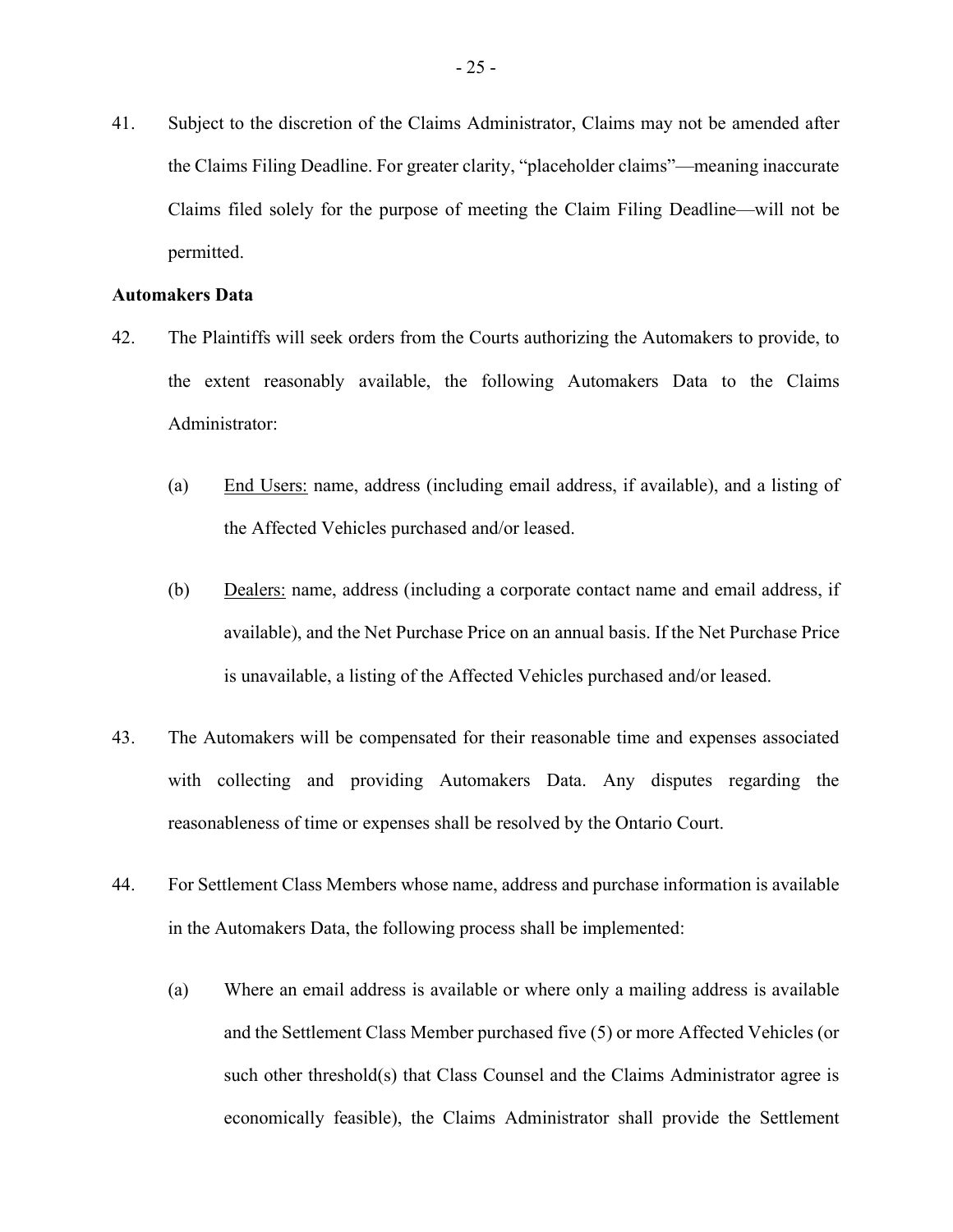Class Member with a user name and password for the online claims portal and the information disclosed in the Automakers Data shall be pre-populated on the online claims portal. Subject to paragraph 30, the Settlement Class Member shall be given an opportunity to claim in respect of additional purchases of Affected Vehicles.

(b) Where a Settlement Class Member did not receive a notice pursuant to (a) above or is claiming for additional purchases of Affected Vehicles, the Claims Administrator shall attempt to substantiate any claimed purchases of Affected Vehicles using the Automakers Data. Where the Claims Administrator is able to substantiate the purchases, no further information is required and those purchases shall be approved for payment (provided the Settlement Class Member otherwise satisfies the eligibility requirements). Where the Claims Administrator is unable to substantiate the purchases, the process contained in paragraphs 45 to 50 shall apply.

#### Review, Audit and Deficiency Process

#### Claim Review

- 45. The Claims Administrator shall review all Claim Forms for (or implement processes to detect) deficiencies including incomplete fields, missing documentation, duplicative or fraudulent claims, and/or out-of-country claims.
- 46. The Claims Administrator shall notify Settlement Class Members if their Claim was identified as including incomplete fields or missing documentation, as potentially duplicative, as potentially fraudulent and/or out-of-country. The Claims Administrator will provide the Settlement Class Member with instructions for remedying the issue(s) (which may include providing proof of purchase in accordance with paragraph 49) and shall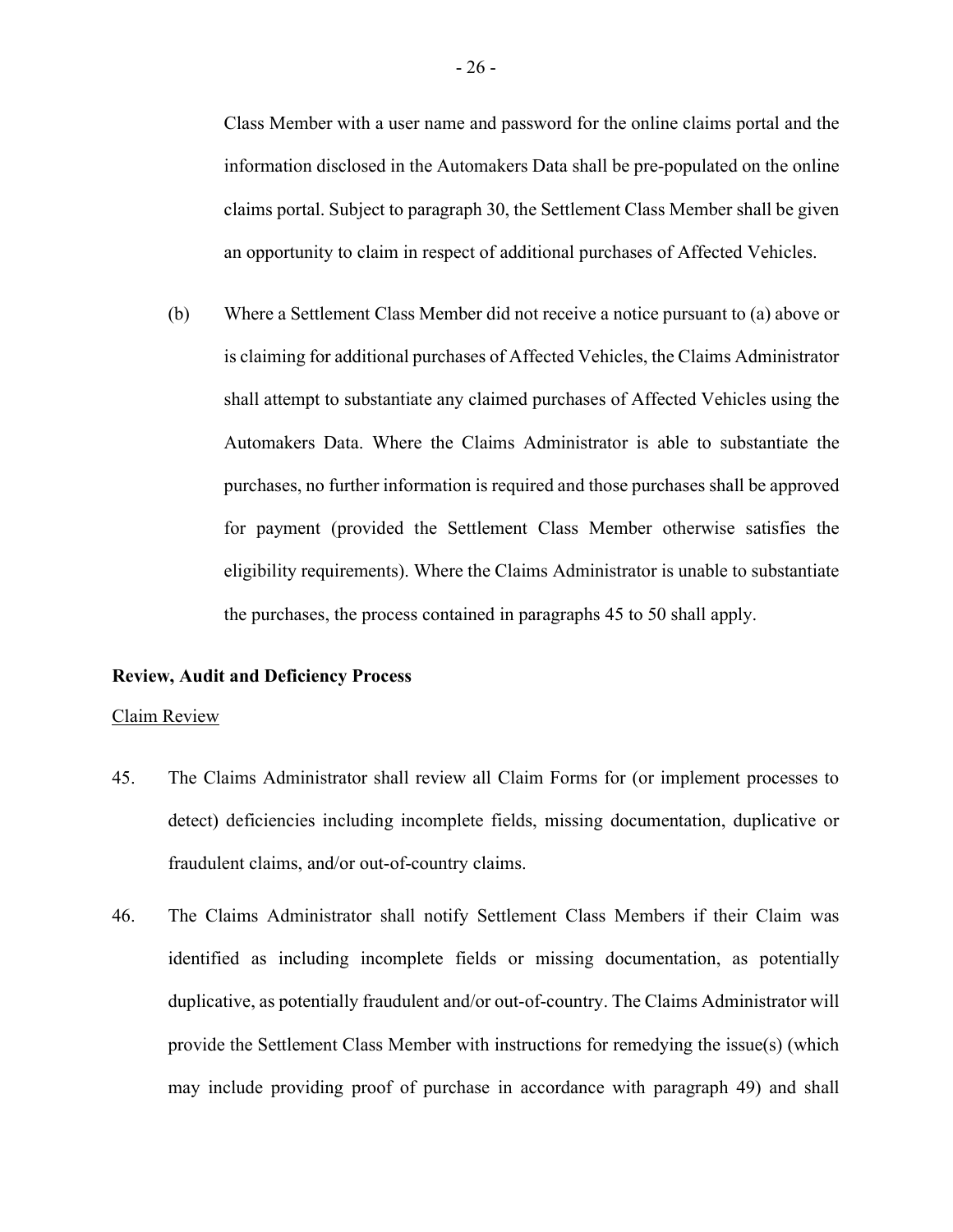provide (30) days from the date of such notice to remedy the issue(s). If the issue(s) is not corrected within the thirty (30) day period, the Claims Administrator may reject the Claim.

#### Claim Audit

- 47. The Claims Administrator shall audit a subset of Claims for accuracy. This audit will determine whether the Settlement Class Member provided adequate proof of purchase and otherwise met the requirements of this Distribution Protocol. The Claims Administrator shall audit:
	- (a) any Claims that relied on extrapolation of purchases based on purchase records for part of the Class Period (see paragraph 35);
	- (b) the Claims that account for the top 85% of Claims by Affected Vehicle Purchases, where the Settlement Class Member's purchases and/or leases of Affected Vehicles are not substantiated by the Automakers Data; and
	- (c) a random selection of between 5 and 15% of other Claims where the Settlement Class Member claimed for purchases and/or leases of more than 15 Affected Vehicles.
- 48. In addition, at its sole discretion, the Claims Administrator can elect to audit for accuracy any other Claim. In exercising this discretion, the Claims Administrator will consider, among other things, whether there is any reason to believe a Claim is duplicative and/or contains inaccurate or misleading information.
- 49. Where a Claim is selected for audit pursuant to paragraphs 47 or 48 and the Settlement Class Member did not provide documentary proof of purchase with the Claim, the Claims Administrator shall notify the Settlement Class Member that the Settlement Class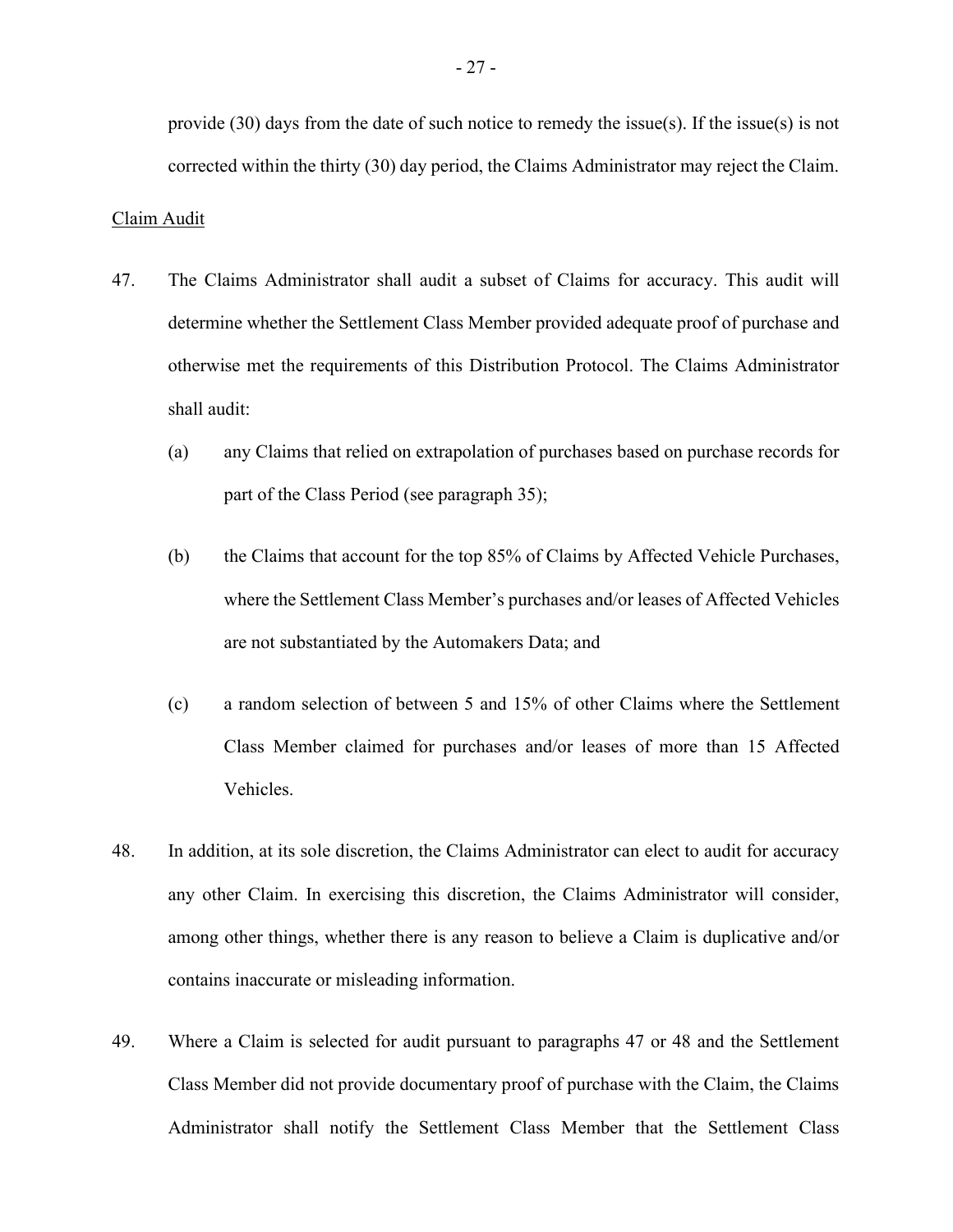Member's Claim is the subject of an audit and the requirement to provide documentary proof:

- (a) For Settlement Class Members who purchased and/or leased up to fifteen (15) Affected Vehicles not substantiated by the Automakers Data, documentary proof can be in the form of invoices, receipts, original purchase or lease records, insurance documentation, government vehicle identification history documentation, or historical accounting records.
- (b) For Settlement Class Members who purchased and/or leased more than fifteen (15) Affected Vehicles not substantiated by the Automakers Data, documentary proof can be in the form of invoices, receipts, original purchase or lease records, purchase summaries provided by an Automaker<sup>7</sup>, or historical accounting records.
- 50. The Claims Administrator shall allow the Settlement Class Member thirty (30) days from the date of such notice to provide documentary proof. If no response is provided within the thirty (30) day period, the Claims Administrator shall reject the Claim.

# Deficiency Process

51. The Claims Administrator shall notify Settlement Class Members if their Claim was identified as being supported by insufficient proof of purchase (including in response to an audit) or lacking other information. The Claims Administrator will provide the Settlement Class Member with instructions for remedying the issue(s) (which may include providing proof of purchase in accordance with paragraph 49) and shall provide (30) days from the

The purchase summary must specify what the purchase summaries represent (i.e., MSRPs or Net Purchase Price).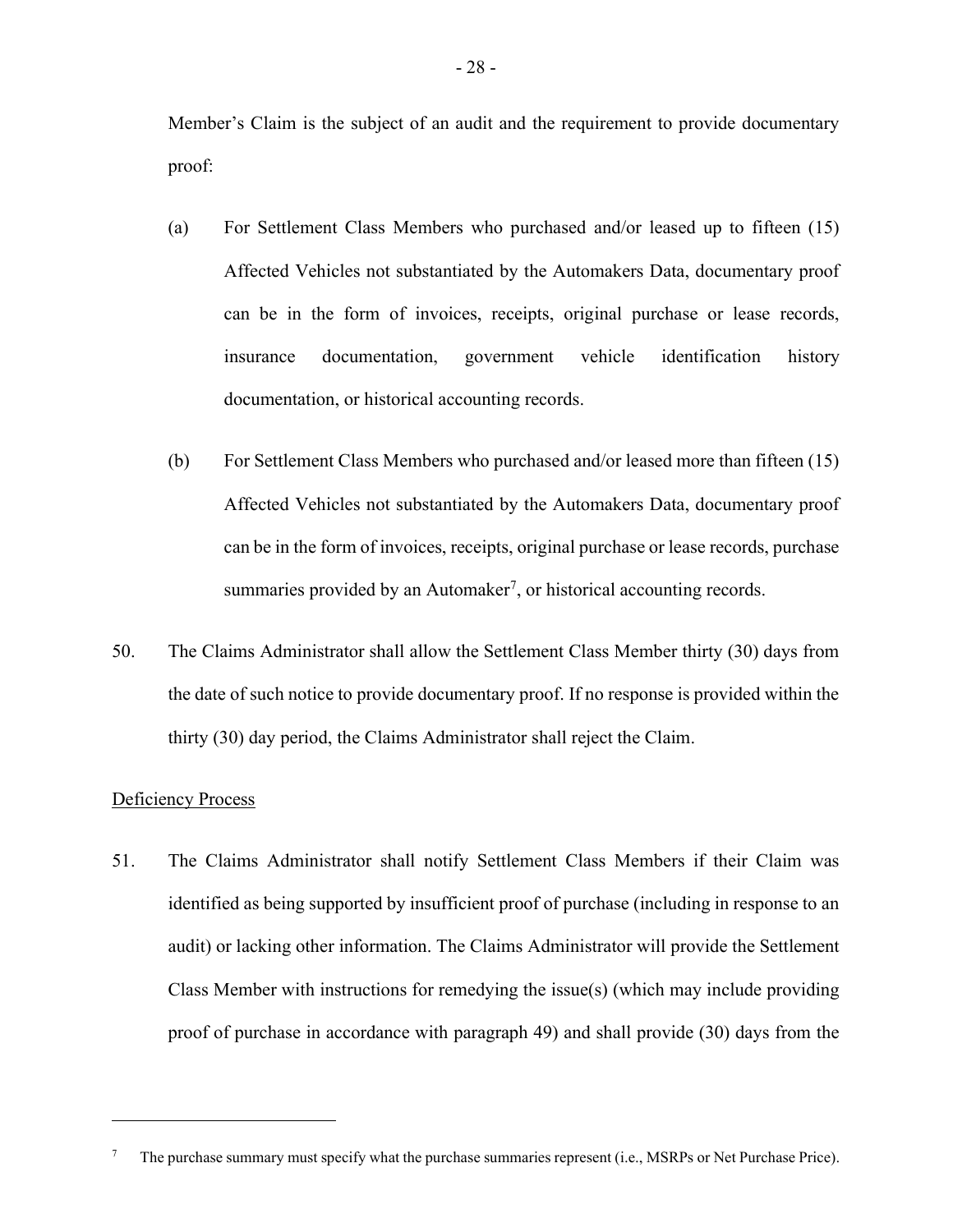date of such notice to remedy the issue(s). If the issue(s) is not corrected within the thirty (30) day period, the Claims Administrator may reject the Claim Form.

### Adjustments to Claims Process and Extension of the Claims Filing Deadline

52. To ensure a fair and efficient administration of the Net Settlement Funds, the Claims Administrator and Class Counsel may agree to extend the Claims Filing Deadline and/or adjust the claims process.

# Claims Administrator's Decision

- 53. In respect of each Settlement Class Member who has filed a Claim, the Claims Administrator shall:
	- (a) decide whether the Settlement Class Member is eligible to receive settlement benefits payable out of the Net Settlement Funds in accordance with this Distribution Protocol and any related Court orders;
	- (b) classify the Settlement Class Member's Affected Vehicle Purchases as being made by an Automaker, Dealer or End User; and
	- (c) make a determination of the Affected Vehicle Purchases in respect of which the Settlement Class Member is entitled to settlement benefits in accordance with this Distribution Protocol and any related Court orders.
- 54. At its sole discretion, the Claims Administrator can reject a Claim, in whole or in part, where, in the Claims Administrator's view, the Settlement Class Member has submitted insufficient or false information or has otherwise engaged in fraudulent conduct.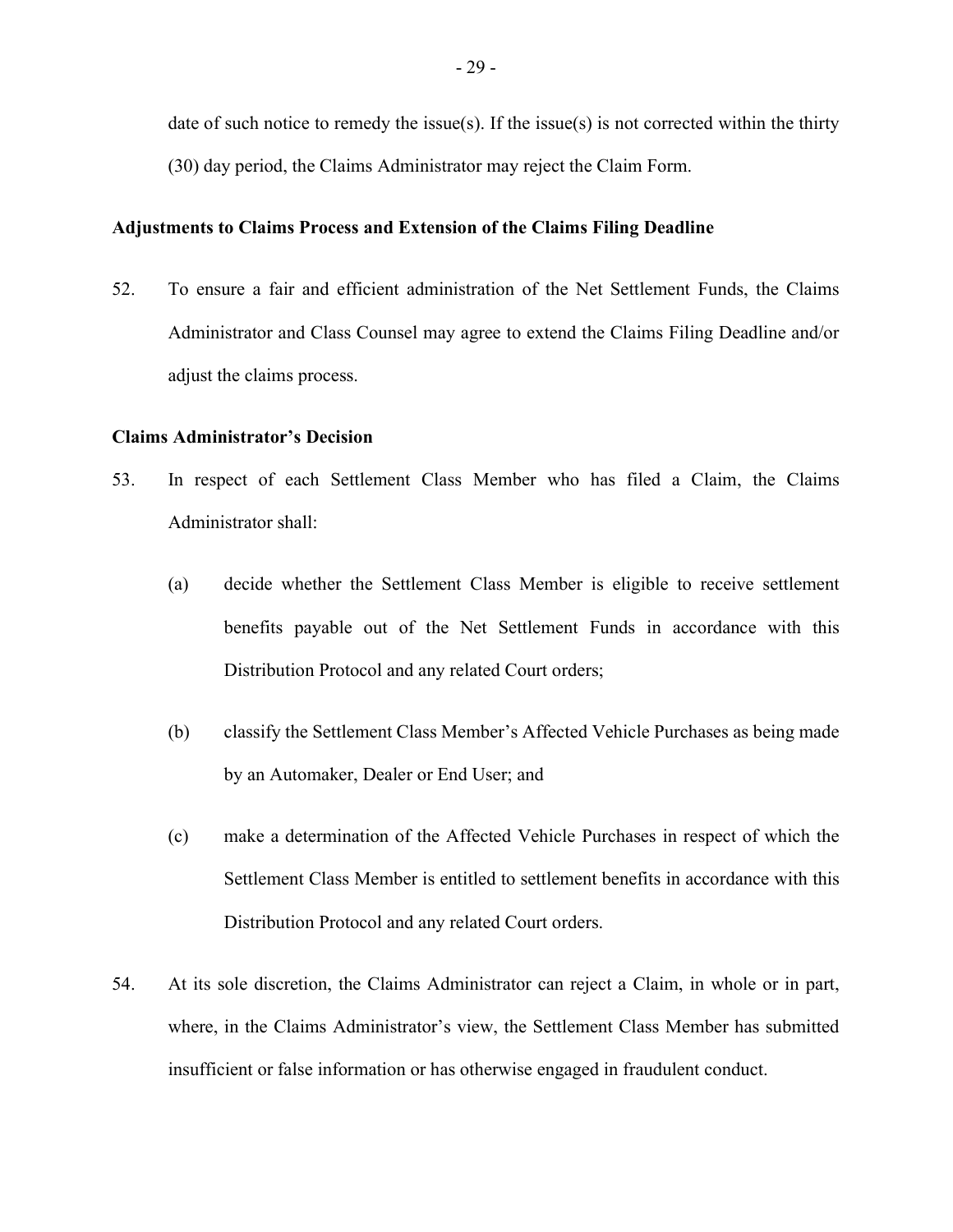- 55. The Claims Administrator shall send to the Settlement Class Member a decision as to: (i) the approval or rejection of the Claim; (ii) the classification of purchases as being made in the capacity of an Automaker, Dealer or End User; and (iii) the determination of the Affected Vehicle Purchases (the "Decision Notice"). Where the Claims Administrator has rejected all or part of the Claim or re-classified the Settlement Class Member's purchases, the Claims Administrator shall include in the Decision Notice its grounds for doing so.
- 56. The Claims Administrator's decision will be binding upon the Settlement Class Member, subject to the Settlement Class Member's limited right to appeal, as outlined in paragraphs 57 to 63.

### Appeal of the Claims Administrator's Decision

- 57. The right to appeal is limited to circumstances where the dispute as to the value of the Affected Vehicle Purchases is equal to or greater than \$1,000,000.
- 58. Appeals must be submitted within thirty (30) days from the date of the Decision Notice.
- 59. Appeals will be determined by the Ontario Court and the Quebec Court or a third party designated by the Ontario Court and the Quebec Court.
- 60. Appeals will be on the basis of written submissions, supported by the documentation provided to the Claims Administrator by the Settlement Class Member as part of the claims process. Settlement Class Members are not permitted to provide any new documentation as part of the appeal. Any new documentation provided as part of the appeal will not be provided to the Ontario Court and the Quebec Court or their designee for consideration.
- 61. The Claims Administrator must provide to the Ontario Court and the Quebec Court or their designee a copy of the documentation provided by the Settlement Class Member in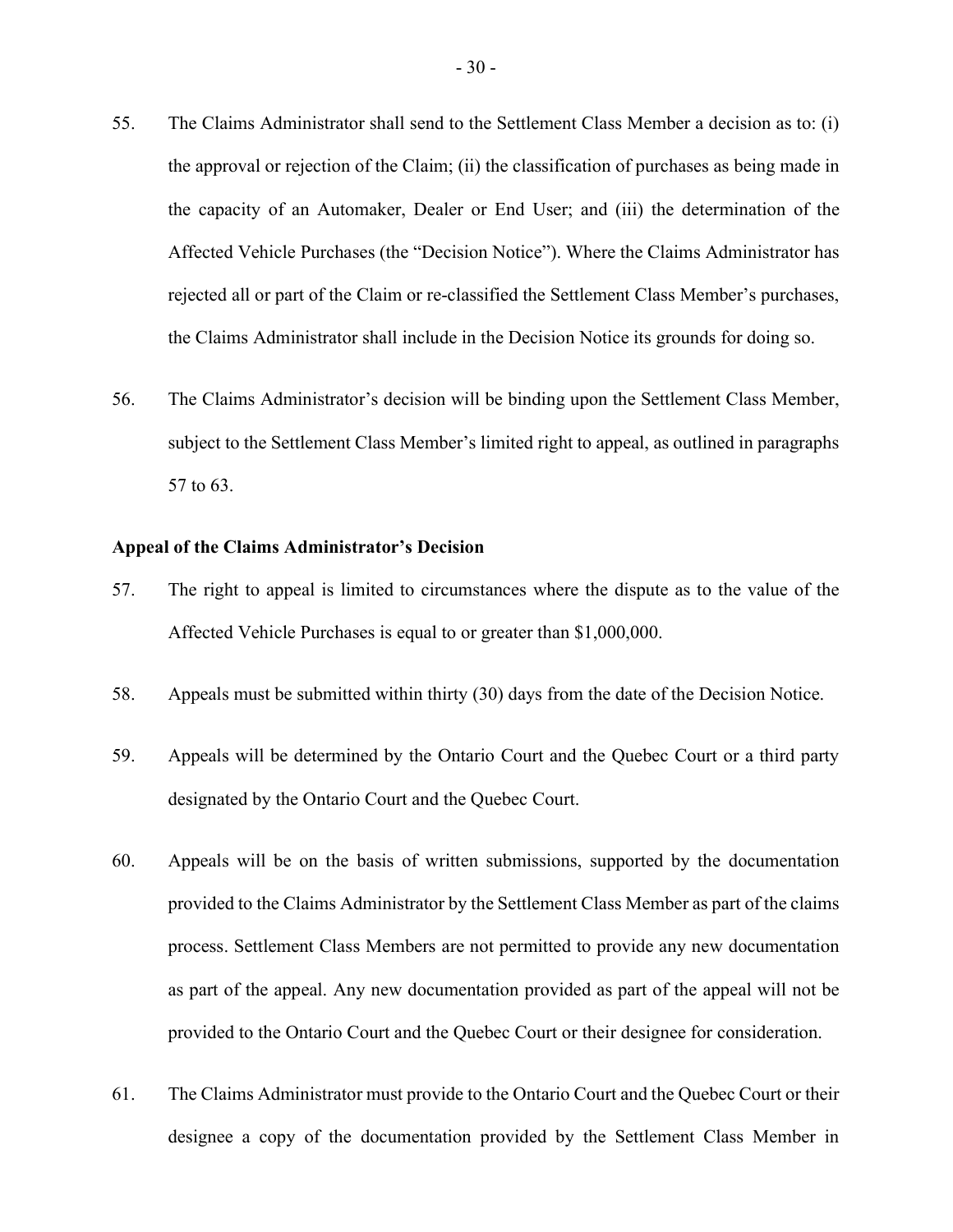response to requests for additional information, the Decision Notice, and any other information that might be reasonably useful in the determination of the appeal, and make written submissions to the Ontario Court and the Quebec Court or their designee as is reasonably necessary. Additionally, Class Counsel may provide written submissions to the Ontario Court and the Quebec Court or their designee as is reasonably necessary.

- 62. Notwithstanding the foregoing, the Ontario Court and the Quebec Court or their designee, acting in its sole discretion, can request oral submissions (to be provided via teleconference or videoconference, as requested by the Ontario Court and the Quebec Court or their designee) from the Settlement Class Member, Claims Administrator, and/or Class Counsel.
- 63. The decision on the appeal is final and binding and shall not be subject to any further appeal or review whatsoever.
- 64. At the discretion of the Ontario Court and the Quebec Court or their designee, the Settlement Class Member may be required to pay for the costs of the appeal.

### Payment of Claims

- 65. Subject to paragraph 66, as soon as practicable after the claims evaluations and any appeals are completed, the Claims Administrator shall:
	- (a) report to Class Counsel the particulars of the proposed distribution to each eligible Settlement Class Member; and
	- (b) pay approved Claims.
- 66. Notwithstanding paragraph 65, by agreement between Class Counsel and the Claims Administrator, an interim payment may be made to the Canadian Automakers and/or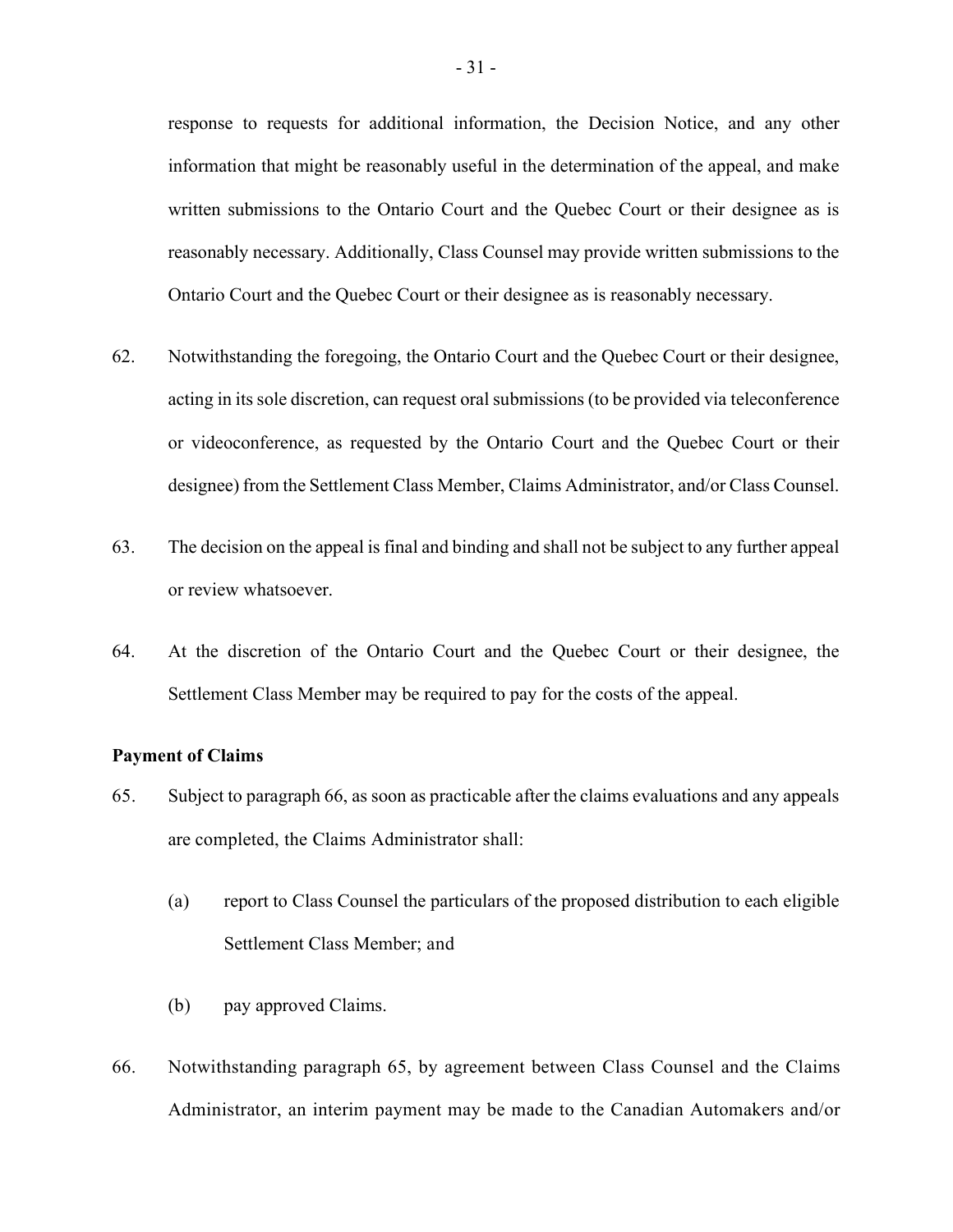any Settlement Class Member whose Claim is valued at the minimum threshold, as contained in paragraph 18.

- 67. Individual Settlement Class Members will be paid by e-transfer through email where an email address has been provided, or cheque where no email address has been provided or the Settlement Class Member has elected to be paid by cheque. Where an individual Settlement Class Member elects to receive payment by cheque, \$2 will be deducted from that Settlement Class Member's payment to reflect the cost of issuing a cheque. The online claims portal shall provide individual Settlement Class Members an opportunity to elect between payment by e-transfer or cheque, and shall advise that individual Settlement Class Members who elect to receive payment by cheque will have \$2 deducted from his/her payment to reflect the cost of issuing a cheque.
- 68. Commercial Settlement Class Members will be paid by cheque or, at the Claims Administrator's discretion, wire transfer.

### Reissuance of Payment

- 69. The Claims Administrator shall have the discretion, but is not required, to reissue payments to a Settlement Class Member returned as undeliverable under such policies and procedures as the Claims Administrator deems appropriate. Any costs associated with locating current address information for the Settlement Class Member shall be deducted from that Settlement Class Member's settlement benefits.
- 70. Where a Settlement Class Member who is entitled to payment of greater than \$25 requests that an e-transfer be reissued, \$10 shall be deducted from that Settlement Class Member's settlement benefits representing the costs of reissuing payment. Where a Settlement Class Member who is entitled to payment of greater than \$25 requests that a cheque be reissued,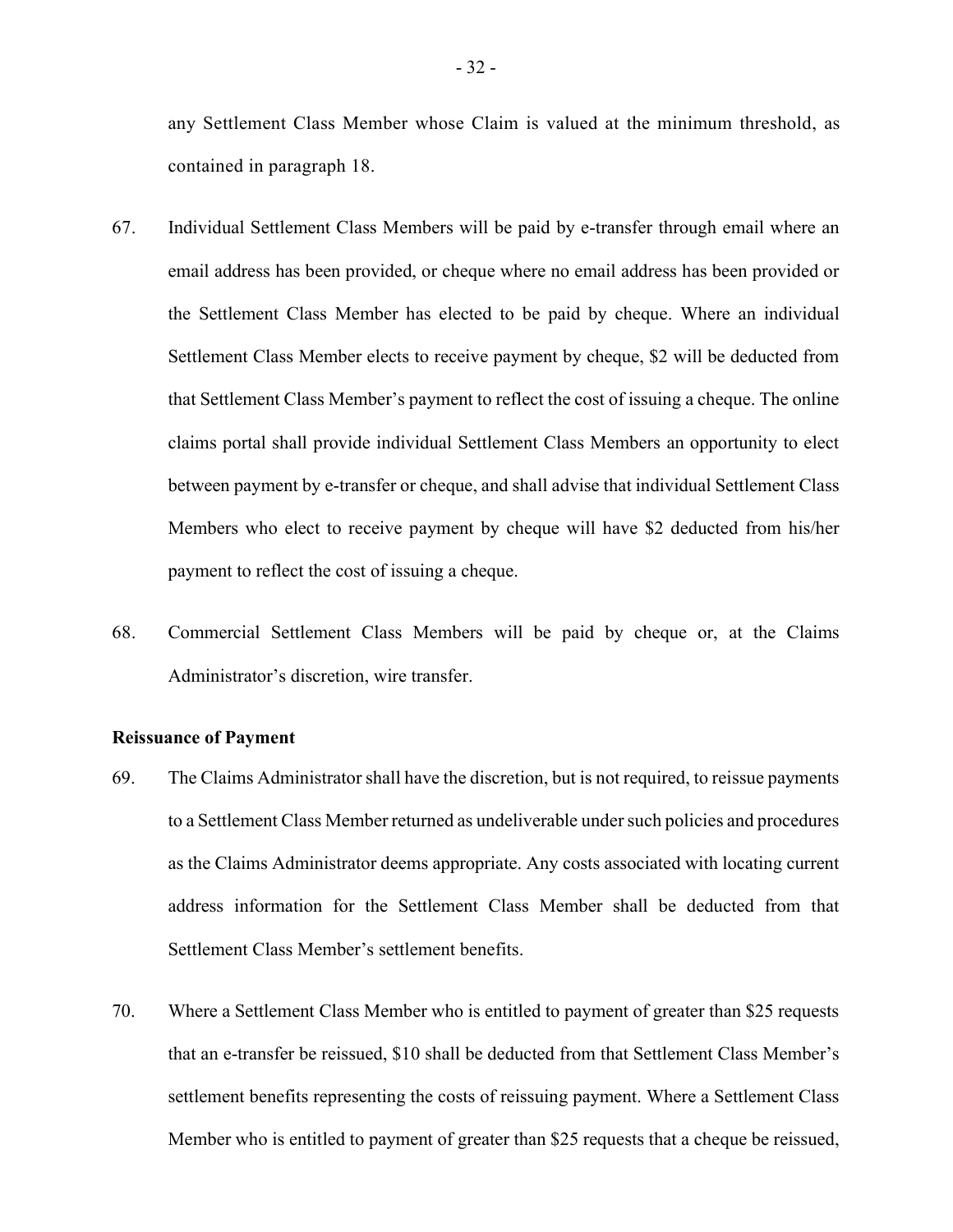\$15 shall be deducted from that Settlement Class Member's settlement benefits representing the costs of reissuing payment. Subject to the sole discretion of the Claims Administrator, payments for \$25 will not be reissued.

# THE CLAIMS ADMINISTRATOR'S DUTIES AND RESPONSIBILITIES

#### Supervisory Powers of the Ontario Court and the Quebec Court

71. The Claims Administrator shall administer this Distribution Protocol under the ongoing authority and supervision of the Ontario Court and the Quebec Court.

#### Investment of Settlement Funds

72. The settlement funds shall be held in a guaranteed investment vehicle, liquid money market account or equivalent security with a rating equivalent to or better than that of a Canadian Schedule I bank (a bank listed in Schedule I of the *Bank Act*, SC 1991, c 46), held at a Canadian financial institution.

# Taxes

73. The Claims Administrator shall take all reasonable steps to minimize the imposition of taxes upon the Net Settlement Funds while held in trust and shall pay any taxes imposed on such monies while held in trust out of the Net Settlement Funds. Settlement Class Members shall be responsible for any taxes payable by them as a result of the receipt of any settlement funds.

## Communication, Languages and Translation

74. Where a Claim is filed by a third-party claims agent or lawyer on behalf of a Settlement Class Member, unless the Settlement Class Member requests otherwise, all communications shall be made to the third-party claims agent or lawyer.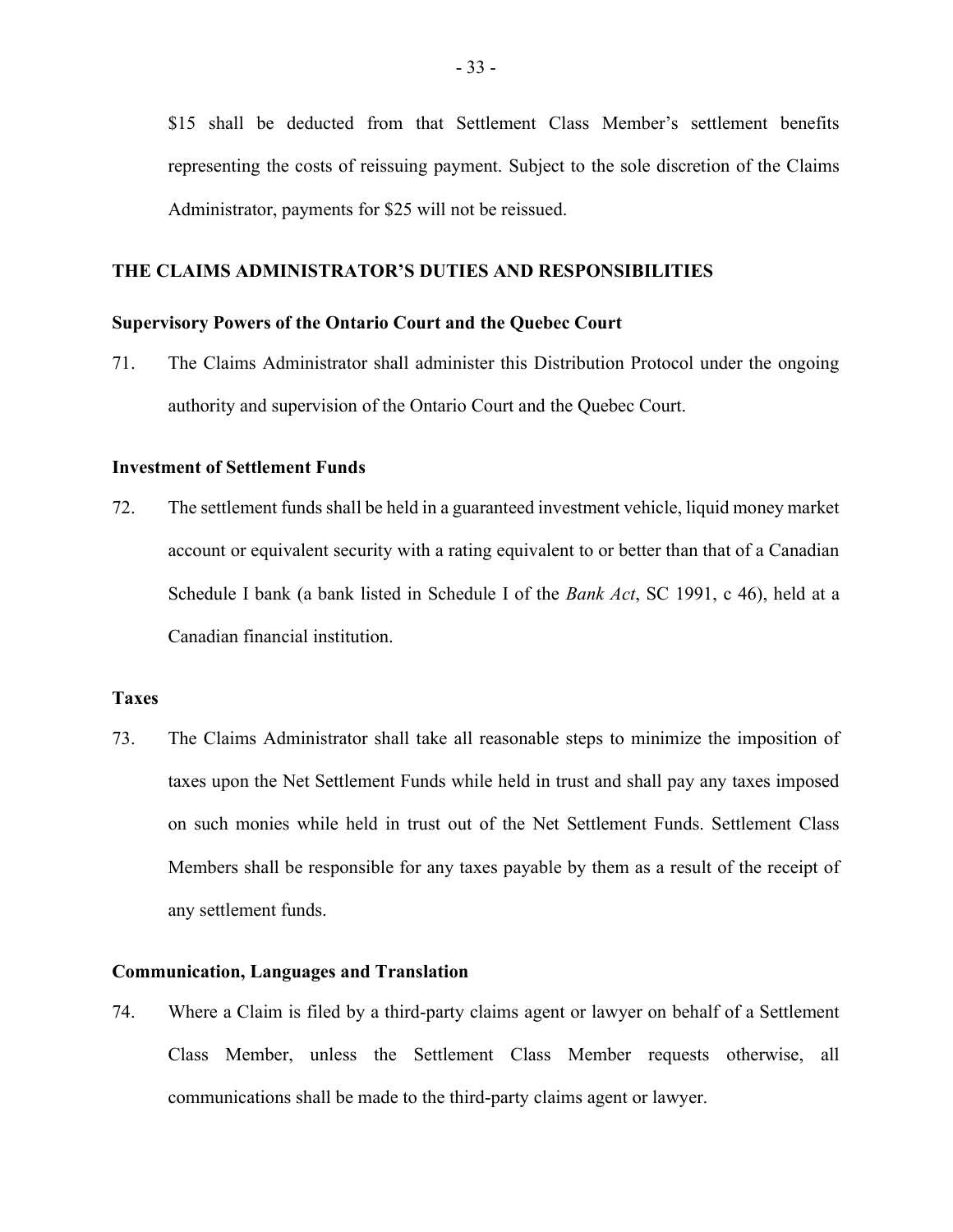- 75. The Claims Administrator shall establish a toll-free number for calls from Canada.
- 76. The Claims Administrator shall dedicate sufficient personnel to respond to Settlement Class Members' inquiries in English or French, as the Settlement Class Member elects.
- 77. All written communications from the Claims Administrator to a Settlement Class Member shall be transmitted via email if an email address has been provided, or if an email address has not been provided, by regular mail.

# Undeliverable Mail

78. The Claims Administrator shall have no responsibility for locating Settlement Class Members for any mailing returned to the Claims Administrator as undeliverable. Where a mailing has been returned as undeliverable, the Claims Administrator will not send any further correspondence, including payments, to that address.

# Reporting

- 79. The Claims Administrator shall provide regular reports to Class Counsel regarding the administration.
- 80. The Claims Administrator shall provide any reports requested by the Courts.

# Assistance to the Claims Administrator

81. The Claims Administrator shall have the discretion to enter into such contracts and obtain financial, accounting, and other expert assistance as are reasonably necessary in the implementation of this Distribution Protocol.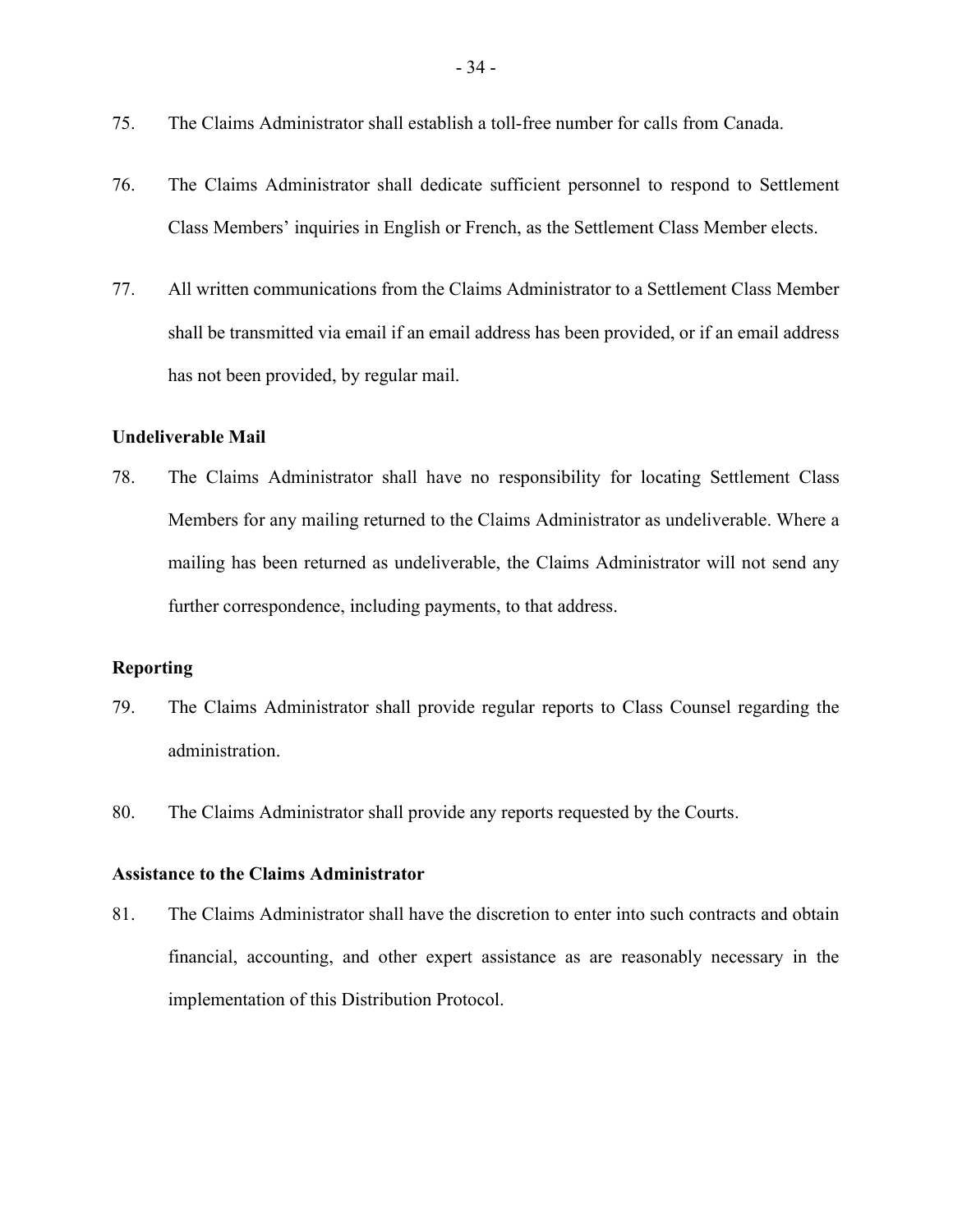#### SETTLEMENT CLASS MEMBER INFORMATION

#### Confidentiality

82. All information received from Defendants, the Automakers or Settlement Class Members collected, used, and retained by the Claims Administrator for the purposes of administering this Distribution Protocol is protected under the Personal Information Protection and Electronic Documents Act, SC 2000 c 5. The information provided by Settlement Class Members is strictly private and confidential and will not be disclosed without the express written consent of the relevant Settlement Class Member, except in accordance with this Distribution Protocol and any related Court orders. Prior to implementing the Distribution Protocol, the Claims Administrator shall execute an undertaking that confirms its commitment to abide by the obligations set out in this paragraph.

#### Subsequent Distributions

- 83. Information provided by Settlement Class Members as part of the claims process will be preserved and used by the Claims Administrator in the future administration of settlement agreements in the Other Auto Parts Actions.
- 84. Settlement Class Members who were eligible to claim either pursuant to the WH Distribution or the within Distribution Protocol will not be permitted to supplement their claims as they relate to the brands covered by those distributions and the ability to participate in subsequent distributions will depend on filing a Claim pursuant to the WH Distribution and/or the within Distribution Protocol. Settlement Class Members will however be permitted to claim in respect of any additional brands covered by a subsequent distribution.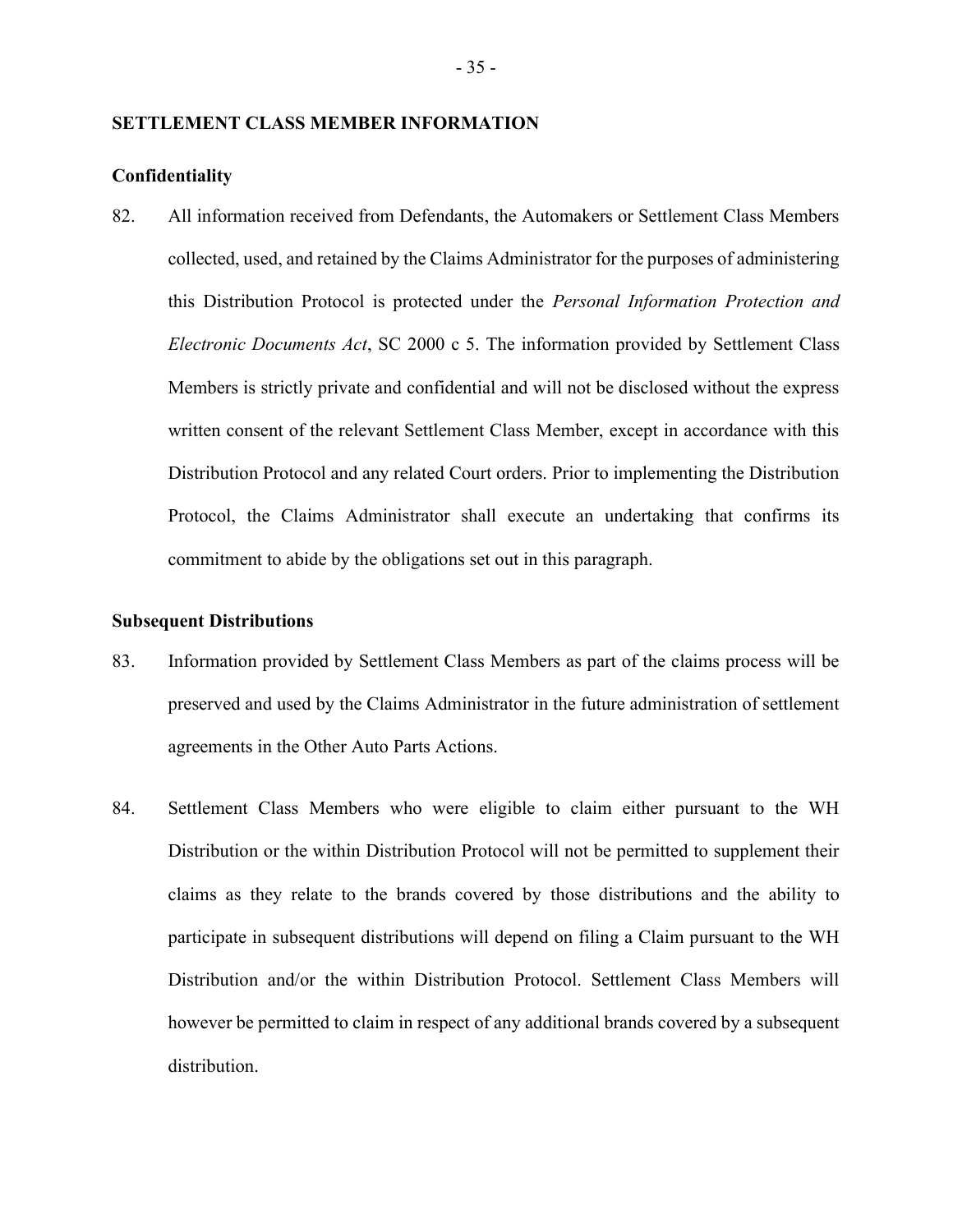85. In the event that any Other Auto Parts Action fully resolves before the payment of approved Claims and the relevant Automakers overlap with those identified in paragraph 3(k), the related settlement funds may be distributed as part of the within distribution with or without further notice to Settlement Class Members and the distribution will be determined based on the information provided by the Settlement Class Member in accordance with the WH Distribution and/or the within Distribution Protocol.

#### Disposition of Claim Submissions

86. The Claims Administrator shall preserve, in hard copy or electronic form, as the Claims Administrator deems appropriate, the submissions relating to a Claim, until two years after all Other Auto Parts Actions have been resolved and the settlement monies or court awards have been paid out to Settlement Class Members. At such time, the Claims Administrator shall destroy the submissions by shredding, deleting, or such other means as will render the materials permanently illegible.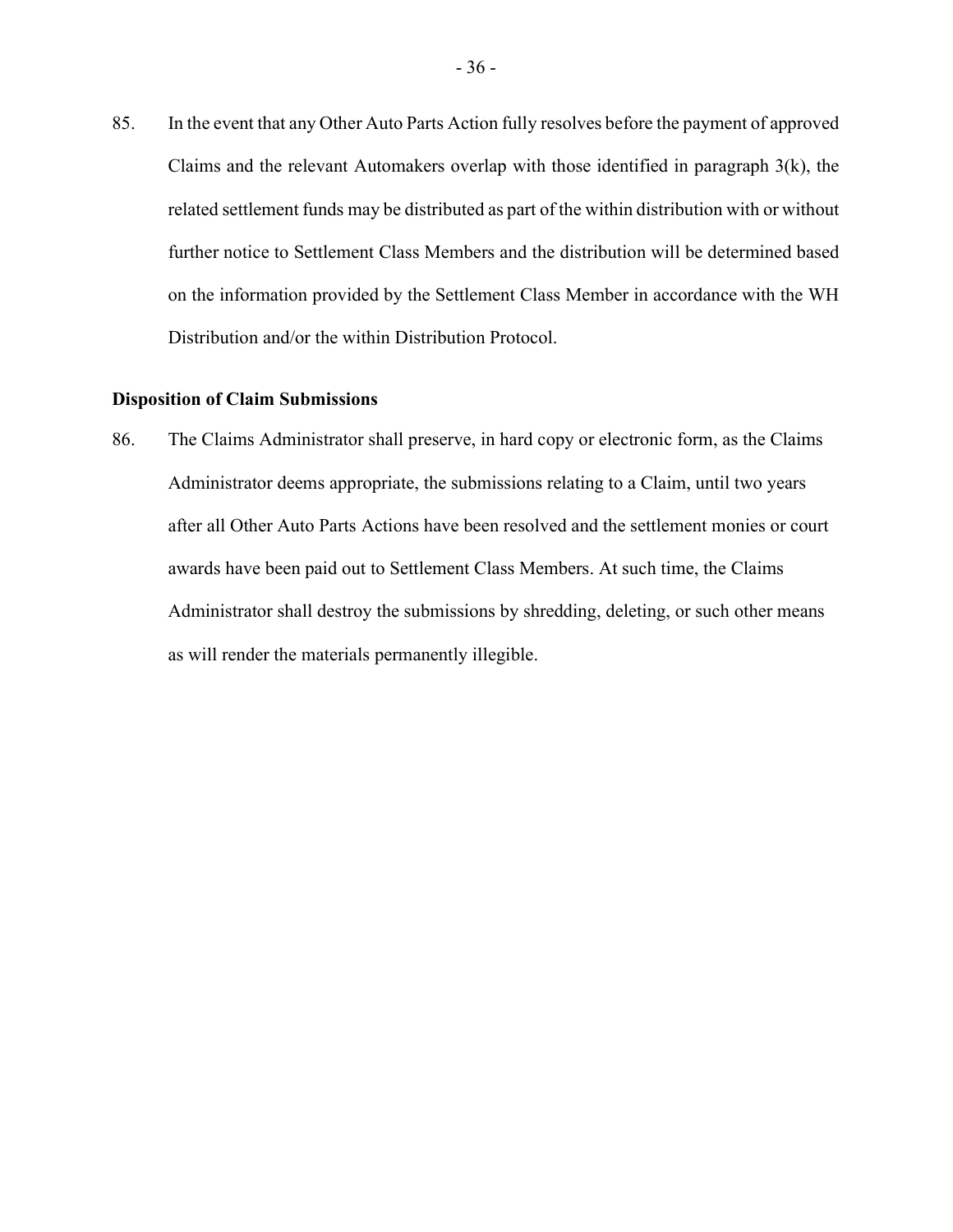# Schedule "A" – Other Auto Parts Actions

- Automotive Access Mechanisms
- Air Conditioning Systems
- Anti-Vibration Rubber Parts
- Autolights
- Automotive Exhaust Systems
- Automotive Steel Tubes
- Bearings
- Body Sealing Parts
- Braking Systems
- Ceramic Substrates
- Door Latches
- Electric Powered Steering Assemblies
- Electronic Throttle Bodies
- High Intensity Discharge Ballasts
- Ignition Coils
- Instrument Panel Clusters
- Manual Steering Columns
- Plastic Interior Trim
- Power Window Switches
- Shock Absorbers
- Valve Timing Control Devices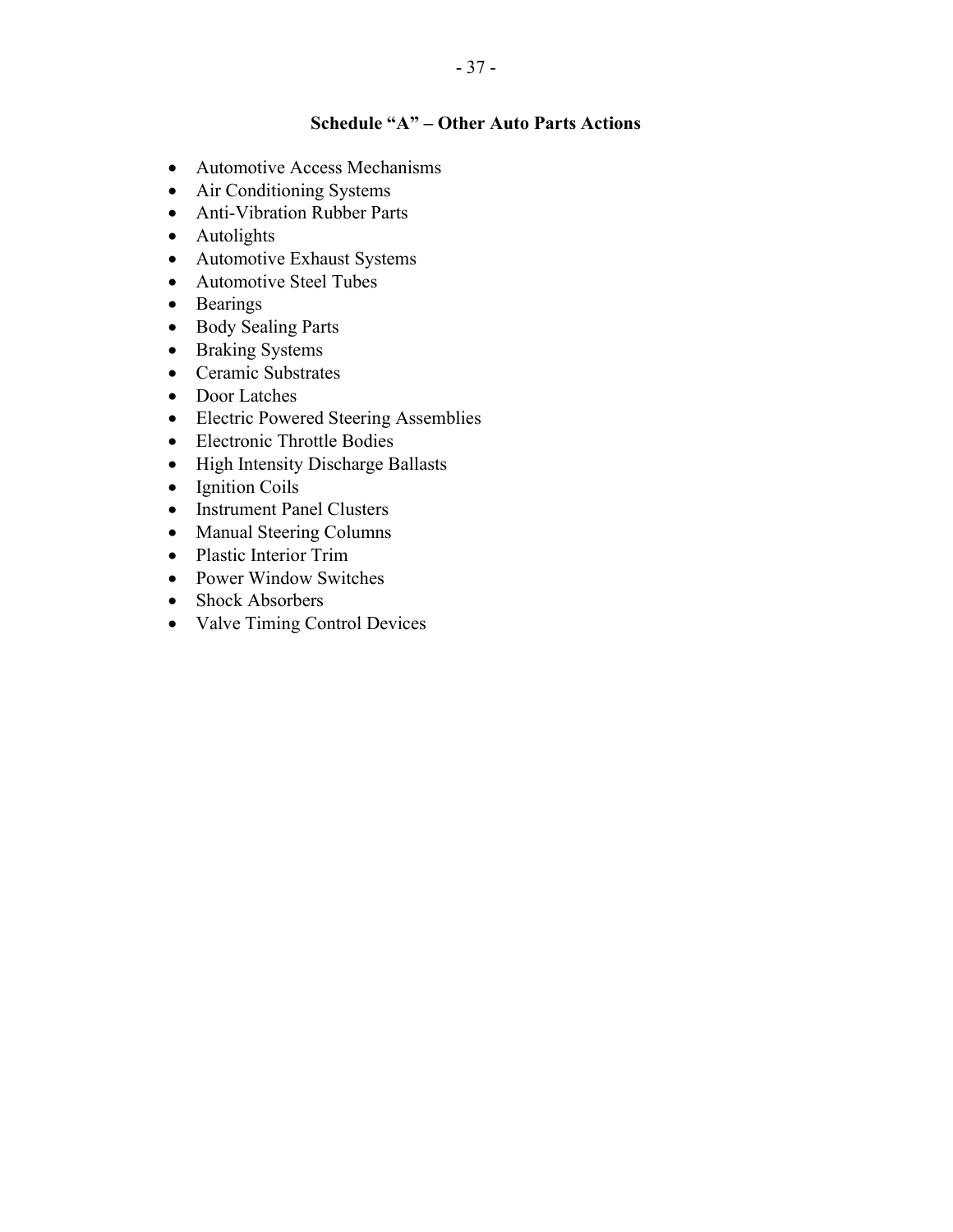# Schedule "B" – Template Authorization for Claims Filed by Related Entities on behalf of a Settlement Class Member

This Schedule is to be completed only if the Claim is being submitted by a parent company claiming on behalf of a subsidiary or affiliate.

# Contact Information for individual completing this authorization:

| Name:           |  |
|-----------------|--|
| Title/Position: |  |
| Address:        |  |
| Email:          |  |
| Phone:          |  |

|                                                                            | [name of Settlement Class Member]         |
|----------------------------------------------------------------------------|-------------------------------------------|
| authorize                                                                  | [ <i>name of representative</i> ] to file |
| a Claim in the Canadian Auto Parts Class Action Distribution on my behalf. |                                           |

I understand that all communications relating to the Claim will be directed towards my representative and that any resulting payment will be issued to my representative.

| DATED at |      |        |  |       |  | [ <i>name of city</i> ], in the Province of |  |
|----------|------|--------|--|-------|--|---------------------------------------------|--|
|          | this | day of |  | 2020. |  |                                             |  |

Name

Signature

I have the authority to bind the corporation